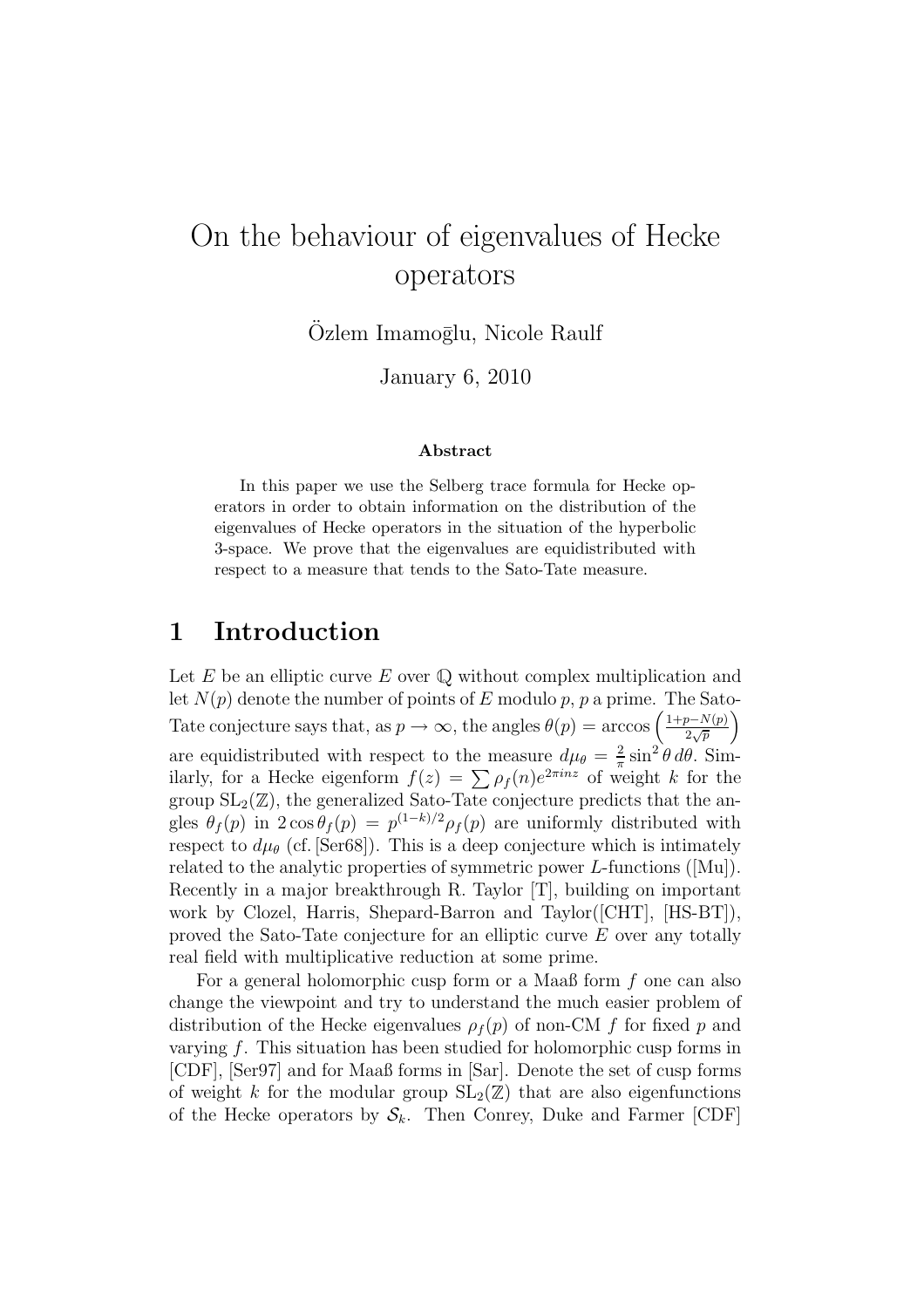proved that for a fixed prime p,  $\{\rho(f,p) := p^{(1-k)/2} \rho_f(p) : f \in \mathcal{S}_k\}$  is equidistributed with respect to

$$
d\mu_p(x) := \begin{cases} \frac{1}{2\pi} \left( 1 + \frac{1}{p} \right) \frac{\sqrt{4 - x^2}}{\left( 1 + \frac{1}{p} \right)^2 - \frac{1}{p} x^2} dx & \text{if } |x| < 2, \\ 0 & \text{otherwise} \end{cases}
$$

as  $k \to \infty$  and that as  $p \to \infty$ , p prime, and  $k \to \infty$  with  $k > e^p$ ,  $\{\rho(f,p): f \in \mathcal{S}_k\}$  becomes equidistributed with respect to the Sato-Tate measure. We note that  $\mu_p$  is essentially the Plancherel measure of  $GL_2(\mathbb Q_p)$ . Apart from these results a discussion for congruence subgroups can also be found in [Ser97]. See also [Go] and [MS]. In both of these papers the authors obtained error terms for the Serre and Conrey-Duke-Farmer theorem. The error bound in [MS] is effective. As already mentioned the analogue situation for Maaß forms is treated in [Sar]. If  $\Delta$  is the Laplace operator corresponding to the hyperbolic metric on the upper half-plane  $\mathbb{H}^2$  and the eigenfunctions  $(u_j)_{j\geq 0}$  of the discrete spectrum of  $-\Delta$  on  $L^2(\mathrm{SL}_2(\mathbb{Z})\setminus\mathbb{H}^2)$  are chosen such that  $T_nu_j = \rho_j(n)u_j$ with  $T_n$  being the Hecke operator, then Sarnak [Sar] showed that if  $x_j \in \prod_p [-(p^{-1/2}+p^{1/2}), p^{-1/2}+p^{1/2}]$  is defined by  $x_j := (\rho_j(2), \rho_j(3), \dots),$ then  $(x_j)_j$  is equidistributed with respect to  $\mu = \prod_p \mu_p$ .

In this paper we turn to the case of  $SL_2(\mathcal{O})$  where  $\mathcal O$  is the ring of integers of an imaginary quadratic field  $K$  of class number one. We consider the hyperbolic 3-space  $\mathbb{H}^3$  equipped with the hyperbolic metric and regard it as a subset of Hamilton's quaternions. The Laplace - Beltrami operator corresponding to this metric is given by

$$
\Delta := r^2 \left( \frac{\partial^2}{\partial x^2} + \frac{\partial^2}{\partial y^2} + \frac{\partial^2}{\partial z^2} \right) - r \frac{\partial}{\partial r}.
$$

A careful treatment of its spectral theory can be found in [EGM]. The groups  $SL_2(\mathcal{O}) := \{ M \in \text{Mat} (2 \times 2, \mathcal{O}) : \det M = 1 \}$  and  $\Gamma := PSL_2(\mathcal{O})$ :=  $SL_2(\mathcal{O})/\{\pm I\}$  act on  $\mathbb{H}^3$  and they can be thought of as the analogue of  $SL_2(\mathbb{Z})$  and  $PSL_2(\mathbb{Z})$ , respectively. It is well-known that the spectrum of  $-\Delta$  on  $L^2(\Gamma \setminus \mathbb{H}^3)$  consists of a discrete part and an absolutely continuous part (cf. e. g. [EGM]). We denote the eigenfunctions belonging to the discrete spectrum by  $(e_m)_{m>0}$  and the corresponding eigenvalues by  $(\lambda_m)_{m\geq 0}$  where the eigenvalues are counted with multiplicity and ordered according to their size. Moreover, we choose the eigenfunctions  $(e_m)_{m>0}$  so that they are also eigenfunctions of the Hecke operators  $T_p$ ,  $\mathfrak{p} \in \mathcal{O}$  a prime. For the definition and basic properties of the Hecke operators see section 2. Let  $\rho_m(\mathfrak{p})$  be the eigenvalue of the Hecke operator  $T_{\mathfrak{p}}$  that belongs to  $e_m$ , i.e.  $T_{\mathfrak{p}}e_m = \rho_m(\mathfrak{p})e_m$ . Then our main theorem shows that there exists a measure  $d\mu_{\mathfrak{p}}$  with respect to which  $(\rho_m(\mathfrak{p}))_{m\geq 1}$ is equidistributed. More precisely, we prove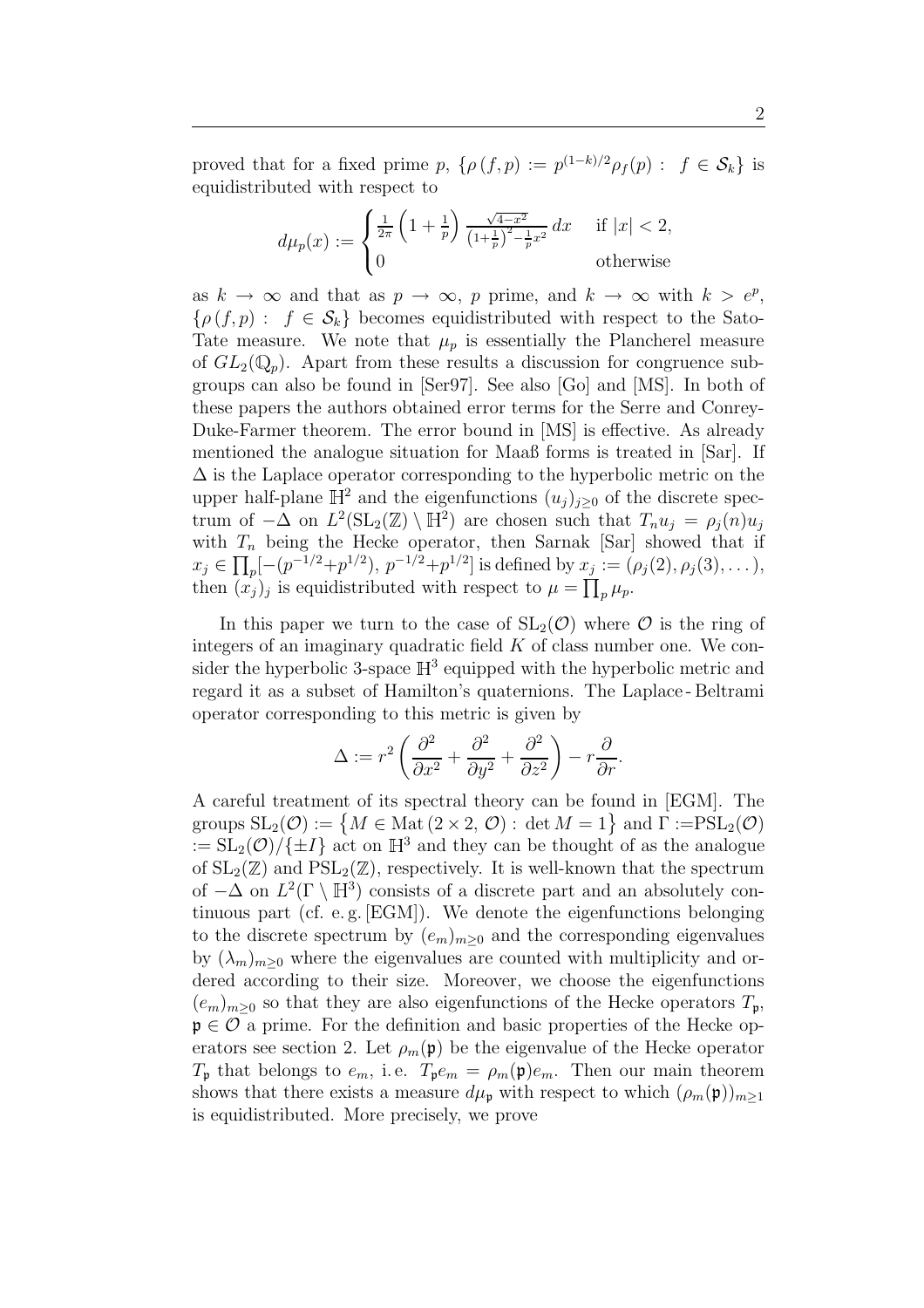**Main Theorem.** For a prime  $\mathfrak{p} \in \mathcal{O}$  let  $\rho_m(\mathfrak{p})$  be the eigenvalue of the Hecke operator  $T_{\mathfrak{p}}$  with corresponding eigenfunction  $e_m$ . Then  $(\rho_m(\mathfrak{p}))_{m\geq 1}$ is equidistributed with respect to the measure

$$
d\mu_{\mathfrak{p}}(x) := \begin{cases} \frac{1}{2\pi} \left( 1 + \frac{1}{N(\mathfrak{p})} \right) \frac{\sqrt{4 - x^2}}{\left( 1 + \frac{1}{N(\mathfrak{p})} \right)^2 - \frac{x^2}{N(\mathfrak{p})}} dx & \text{if } |x| < 2, \\ 0 & \text{otherwise.} \end{cases}
$$

Note that this measure tends to the Sato-Tate measure as  $N(\mathfrak{p}) \to \infty$ .

Another natural question in this context is the dependence of the distribution of Hecke eigenvalues on the level structure. The second author has already made some progress in this direction.

#### 2 The Hecke Operators

To introduce the Hecke operators we follow the approach of Heitkamp [Hei]. First, we recall the action of  $GL_2(\mathbb{C}) := \{M \in Mat(2 \times 2, \mathbb{C}) :$  $\det M \neq 0$  on  $\mathbb{H}^3$ : If  $M = \begin{pmatrix} a & b \\ c & d \end{pmatrix} \in GL_2(\mathbb{C})$  and  $P \in \mathbb{H}$ , we set  $q :=$  $\sqrt{\det M}$  and

$$
MP := q^{-1}(aP + b)(cP + d)^{-1}q,
$$

with the inverse being taken in the skew field of quaternions. Moreover, for  $v \in \mathcal{O} \setminus \{0\}$  let  $\mathcal{M}_v := \{M \in \text{Mat } (2 \times 2, \mathcal{O}) : \det M = v\}$  and  $\mathcal{V}_v$  be a system of representatives for the right cosets of  $\mathcal{M}_v$  modulo  $SL_2(\mathcal{O})$ . Then the Hecke operator  $T_v$  is defined by:

$$
(T_v f)(P) := \frac{1}{\sqrt{N(v)}} \sum_{M \in \mathcal{V}_v} f(MP),
$$

f being a  $\Gamma$ -invariant function. Note that the factor  $1/\sqrt{N(v)}$  does not appear in the definition of the Hecke operators in [Hei]. We prefer to work with this factor because it simplifies the recurrence relation satisfied by the Hecke operators. The theory of Hecke operators as it is needed for the discussion in this paper is developed in [Hei]. Let  $\mathcal{O}^*$  be the set of units of  $\mathcal{O}$ . Then it follows from [Hei], p. 83 that for any prime  $\mathfrak{p} \in \mathcal{O}$ and  $n \in \mathbb{N}$  the set

$$
\mathcal{V}_{\mathfrak{p}^n} := \left\{ \left( \begin{array}{cc} a & b \\ 0 & d \end{array} \right) : \, d \in \mathcal{O}/\mathcal{O}^*, \, ad = \mathfrak{p}^n, \, b \in \mathcal{O}/\langle d \rangle \right\}
$$

is a set of representatives of  $\mathcal{M}_{p^n}$  mod  $SL_2(\mathcal{O})$ . Thus

$$
(T_{\mathfrak{p}^n} f)(P) = \frac{1}{N(\mathfrak{p})^{n/2}} \sum_{\substack{d \in \mathcal{O}/\mathcal{O}^*, \, ad = \mathfrak{p}^n, \\ b \in \mathcal{O}/\langle d \rangle}} f\left(\begin{pmatrix} a & b \\ 0 & d \end{pmatrix} P\right).
$$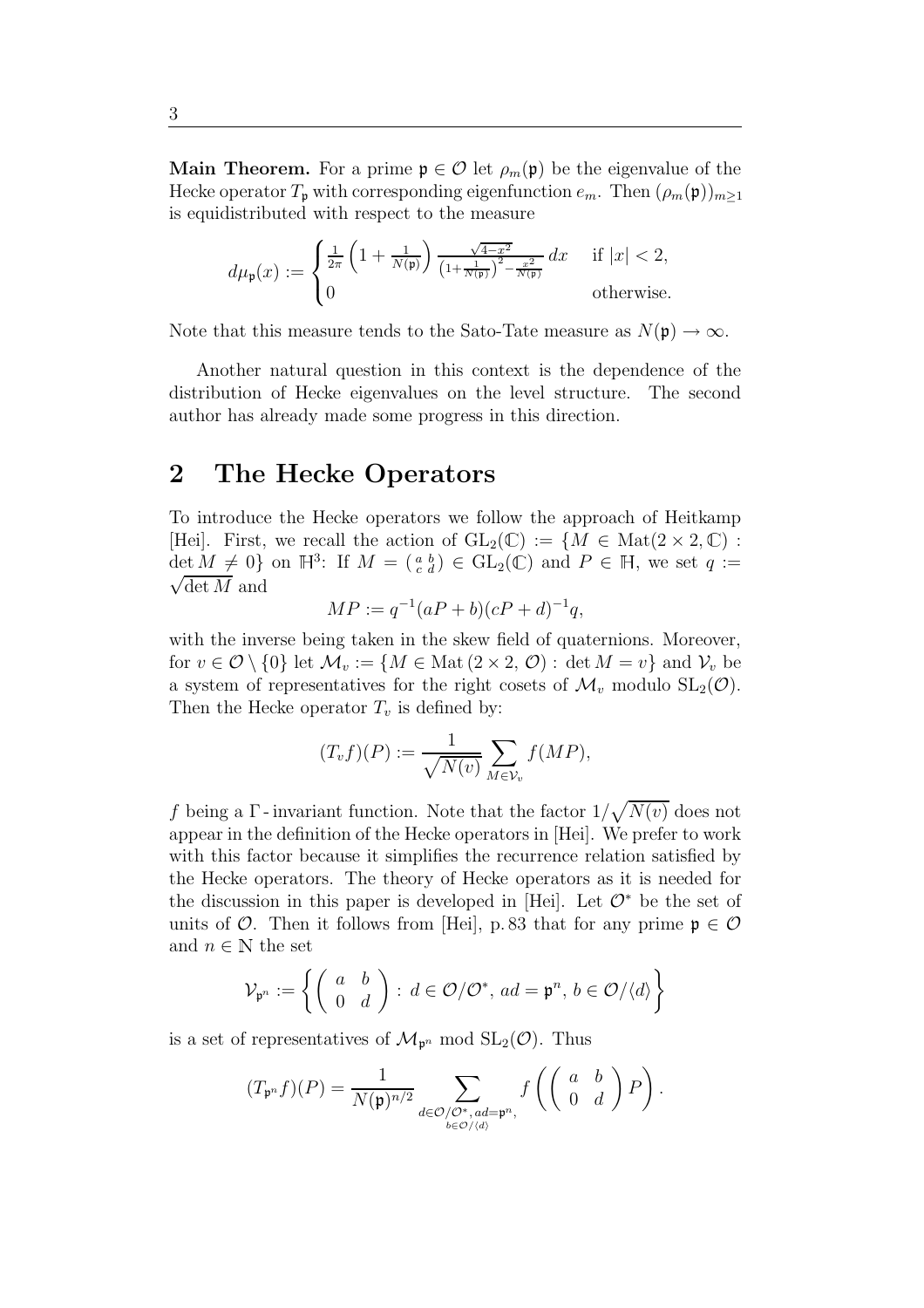Similarly to the two-dimensional case (cf. [Gun], p. 60) we find the following recurrence relation for the Hecke operators.

**2.1 Lemma.** For  $n \in \mathbb{N}$  and a prime  $\mathfrak{p} \in \mathcal{O} \setminus \{0\}$  we obtain

$$
T_{\mathfrak{p}}T_{\mathfrak{p}^n} = T_{\mathfrak{p}^{n+1}} + T_{\mathfrak{p}^{n-1}}.
$$

Proof. The proof of this identity is very similar to the proof of the relation of the Hecke operators for  $SL_2(\mathbb{Z})$ . Let f be a Γ-invariant function and note that

$$
\begin{pmatrix}\na_2 \mathfrak{p} & b_2 \mathfrak{p} \\
0 & d_2\n\end{pmatrix} (z, r) = \begin{pmatrix}\na_2 \mathfrak{p} z + b_2 \mathfrak{p} \\
\frac{d_2}{z} \cdot \frac{|\mathfrak{p}^n|}{|d_2|} r\n\end{pmatrix}
$$
\n
$$
= \begin{pmatrix}\na_2 z + b_2 & \frac{|\mathfrak{p}^{n-1}|}{|d_2|} r \\
\frac{d_2}{p} & \frac{|\mathfrak{p}^{n-1}|}{|d_2|} r\n\end{pmatrix}
$$

for  $P = (z, r) \in \mathbb{H}^3$ . Then we get

$$
N(\mathfrak{p})^{\frac{n+1}{2}}(T_{\mathfrak{p}}T_{\mathfrak{p}^n}f)(P)
$$
\n
$$
= \sum_{d_1 \in \mathcal{O}/\mathcal{O}^*, a_1 d_1 = \mathfrak{p}, d_2 \in \mathcal{O}/\mathcal{O}^*, a_2 d_2 = \mathfrak{p}^n, \atop b_1 \in \mathcal{O}/d_1} f\left(\begin{pmatrix} a_1 & b_1 \\ 0 & d_1 \end{pmatrix} \begin{pmatrix} a_2 & b_2 \\ 0 & d_2 \end{pmatrix} P \right)
$$
\n
$$
= \sum_{d_1 \in \mathcal{O}/\mathcal{O}^*, a_1 d_1 = \mathfrak{p}, d_2 \in \mathcal{O}/\mathcal{O}^*, a_2 d_2 = \mathfrak{p}^n, \atop b_2 \in \mathcal{O}/d_2} f\left(\begin{pmatrix} a_1 a_2 & a_1 b_2 + b_1 d_2 \\ 0 & d_1 d_2 \end{pmatrix} P \right)
$$
\n
$$
= \sum_{b_1 \in \mathcal{O}/\mathfrak{p}^*, a_1 d_1 = \mathfrak{p}, d_2 \in \mathcal{O}/\mathcal{O}^*, a_2 d_2 = \mathfrak{p}^n, \atop b_2 \in \mathcal{O}/d_2} f\left(\begin{pmatrix} a_2 & b_2 + b_1 d_2 \\ 0 & d_2 \mathfrak{p} \end{pmatrix} P \right)
$$
\n
$$
+ \sum_{d_2 \in \mathcal{O}/\mathcal{O}^*, a_2 d_2 = \mathfrak{p}^n, \atop b_2 \in \mathcal{O}/d_2} f\left(\begin{pmatrix} a_2 & b_2 + b_1 d_2 \\ 0 & d_2 \end{pmatrix} P \right)
$$
\n
$$
+ f\left(\begin{pmatrix} \mathfrak{p}^{n+1} & 0 \\ b_2 \in \mathcal{O}/\mathcal{O}^*, a_2 d_2 = \mathfrak{p}^n, \atop b_2 \in \mathcal{O}/d_2} f\left(\begin{pmatrix} a_2 & b_2 + b_1 d_2 \\ 0 & d_2 \end{pmatrix} P \right) \right)
$$
\n
$$
+ f\left(\begin{pmatrix} \math
$$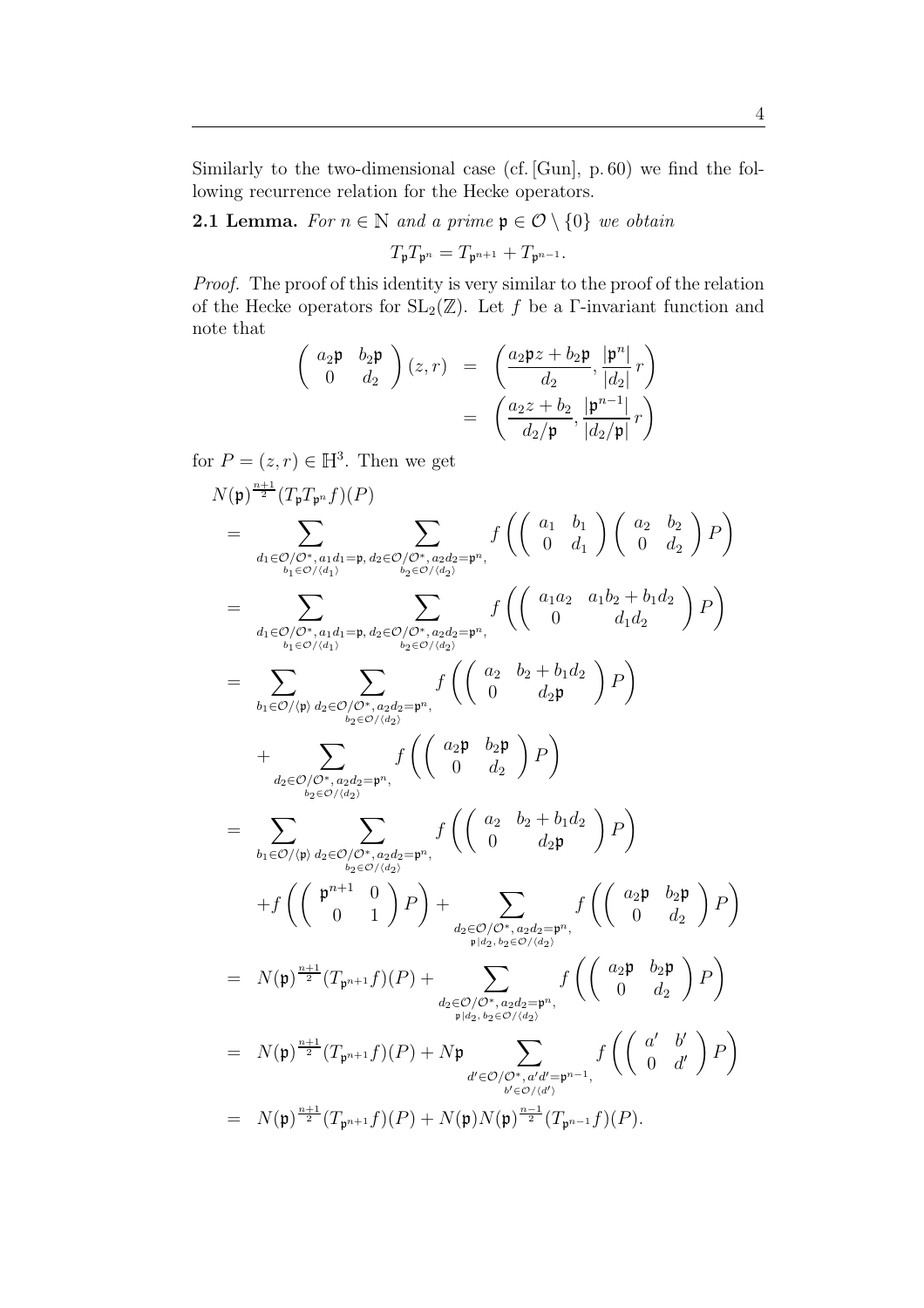This proves the lemma.

2.2 Remark. This lemma can be compared to [Hei], Theorem 6. 5, p. 40.

With the help of Lemma 2.1 we infer the following lemma for the Hecke operators.

**2.3 Lemma.** For any  $n \in \mathbb{N}$  and a prime  $\mathfrak{p} \in \mathcal{O}$  the following identity holds:

$$
(T_{\mathfrak{p}})^{2n} = \sum_{j=0}^{n} \left( \begin{pmatrix} 2n \\ n-j \end{pmatrix} - \begin{pmatrix} 2n \\ n-j-1 \end{pmatrix} \right) T_{\mathfrak{p}^{2j}}.
$$

Moreover, for  $n \in \mathbb{N}_0 = \{0, 1, 2, \ldots\}$  and a prime  $\mathfrak{p} \in \mathcal{O}$ 

$$
(T_{\mathfrak{p}})^{2n+1} = \sum_{j=0}^{n} \left( \left( \begin{array}{c} 2n+1 \\ n-j \end{array} \right) - \left( \begin{array}{c} 2n+1 \\ n-j-1 \end{array} \right) \right) T_{\mathfrak{p}^{2j+1}}.
$$

Proof. If we consider the identity of Lemma 2.1 then induction yields

$$
(T_{\mathfrak{p}})^{2n} = \sum_{j=0}^{n} \left( \begin{pmatrix} 2n \\ n-j \end{pmatrix} - \begin{pmatrix} 2n \\ n-j-1 \end{pmatrix} \right) T_{\mathfrak{p}^{2j}}.
$$

The second formula follows by applying the Hecke operator to this identity.

2.4 Remark. A similar relation can be found in [Hei], Corollary 6. 6, p. 43.

 $\Box$ 

#### 3 The Selberg trace formula

In order to obtain information on the statistical properties of the eigenvalues of the Hecke operators we use the Selberg trace formula. Our notation in this section is the same as in [EGM] and in [Rau] where the trace of a Hecke operator on a fixed eigenspace of the Laplace operator is determined. The appropriate Selberg transform for our problem is the same as the one used for proving Weyl's law. In the situation of the hyperbolic 3-space this function can e. g. be found in [EGM], p. 307.

**3.1 Definition.** For  $\epsilon > 0$  define the function  $h_{\epsilon}$  by

$$
h_{\epsilon}(1+t^2) = e^{-\epsilon(1+t^2)}.
$$

Furthermore, the Fourier transform  $g_{\epsilon}$  of  $h_{\epsilon}$  can be computed and we have: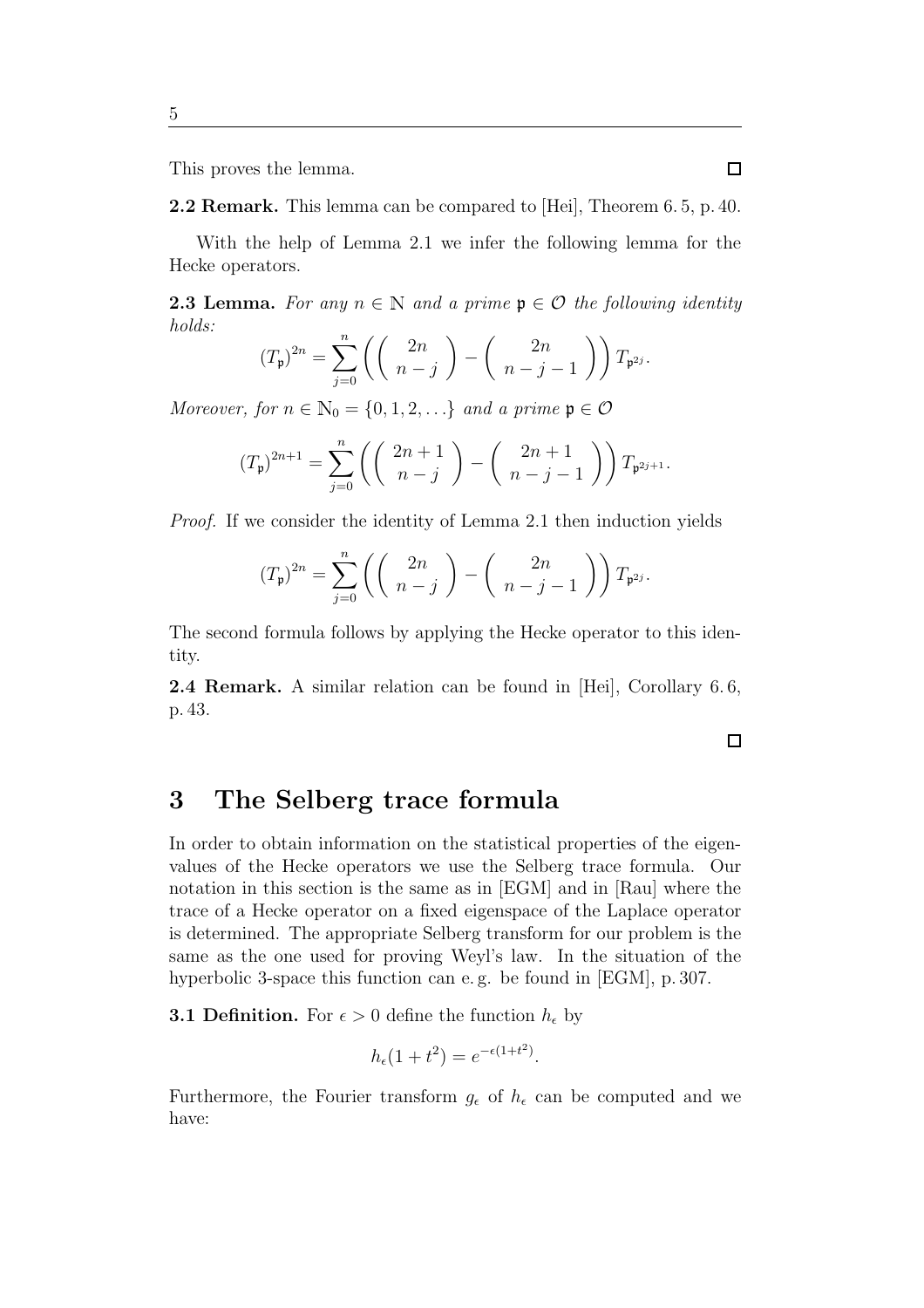**3.2 Lemma.** For  $\epsilon > 0$  the following identity holds:

$$
g_{\epsilon}(x) = \frac{1}{2\pi} \int_{-\infty}^{\infty} h_{\epsilon} \left(1 + t^2\right) e^{-itx} dt = \frac{e^{-\epsilon - x^2/(4\epsilon)}}{\sqrt{4\pi\epsilon}}.
$$

Proof. See [EGM], p. 307.

By the inversion formulas of [EGM], Lemma 5. 5, p. 121 we can also determine the corresponding point-pair invariant to  $h_{\epsilon}$ .

**3.3 Lemma.** For  $\epsilon > 0$  and  $t > 1$  we have

$$
k_{\epsilon}(t) = \frac{\log(t + \sqrt{t^2 - 1})}{(4\pi\epsilon)^{3/2}e^{\epsilon}\sqrt{t^2 - 1}} \left(\frac{1}{t + \sqrt{t^2 - 1}}\right)^{\frac{1}{4\pi}\log(t + \sqrt{t^2 - 1})}
$$

and  $k_{\epsilon}(1) = \frac{1}{(4\pi\epsilon)^{3/2}e^{\epsilon}}$ . The corresponding point-pair invariant is given by  $K_{\epsilon}(P,Q) := k_{\epsilon} \circ \delta(P,Q).$ 

Then the function  $h_{\epsilon}$  is the Selberg transform of the point-pair invariant  $K_{\epsilon}$ .

As in [Rau], p. 114 we introduce the following subset of  $PSL_2(\mathbb{C})$ .

**3.4 Definition.** For every prime  $\mathfrak{p} \in \mathcal{O} \setminus \{0\}$  and  $l \in \mathbb{N}_0$  let

$$
\Gamma_{\mathfrak{p}^l}^* := \frac{1}{\sqrt{\mathfrak{p}^l}} \bigcup_{\substack{d \in \mathcal{O}/\mathcal{O}^*, \, ad = \mathfrak{p}^l, \\ b \in \mathcal{O}/\langle d \rangle}} \left( \begin{array}{cc} d & -b \\ 0 & a \end{array} \right) \Gamma.
$$

Furthermore, as in [Rau], p. 114 we define the following invariant functions that depend on the chosen point-pair invariant and the Hecke operators.

**3.5 Definition.** For  $P, Q \in \mathbb{H}$ ,  $\mathfrak{p} \in \mathcal{O} \setminus \{0\}$ ,  $l \in \mathbb{N}_0$  and  $\epsilon > 0$  let

1. 
$$
K_{\Gamma}(P, Q) := \sum_{\gamma \in \Gamma} K_{\epsilon}(P, \gamma Q),
$$
  
\n2.  $H_{\Gamma}(P, Q) := \frac{\left[\Gamma_{\infty} : \Gamma'_{\infty}\right]}{4\pi |\mathcal{O}|} \int_{-\infty}^{\infty} h_{\epsilon}(1+t^2) E(P, it) \overline{E(Q, it)} dt,$ 

3. 
$$
K_{\Gamma_{\mathfrak{p}^l}^*}(P, Q) := \sum_{\gamma \in \Gamma_{\mathfrak{p}^l}^*} K_{\epsilon}(P, \gamma Q),
$$
  
4.  $H_{\Gamma_{\mathfrak{p}^l}^*}(P, Q) := \frac{\left[\Gamma_{\infty} : \Gamma'_{\infty}\right]}{4\pi |\mathcal{O}|} \sum_{M \in \mathcal{V}_{\mathfrak{p}^l}} \int_{-\infty}^{\infty} h_{\epsilon}(1+t^2) E(MP, it) \overline{E(Q, it)} dt.$ 

Here  $E(P, s)$  denotes the Eisenstein series where we use the definition of [EGM], chapter 6, p. 266,  $[\Gamma_{\infty} : \Gamma'_{\infty}]$  is the index of  $\Gamma'_{\infty}$  in  $\Gamma_{\infty}$  and M runs through a set  $\mathcal{V}_{p^l}$  of representatives of  $\mathcal{M}_{p^l}$  modulo  $SL_2(\mathcal{O})$ . Moreover,  $|\mathcal{O}|$  is the Euclidean measure of a fundamental domain of the lattice  $\mathcal{O}$ .

 $\Box$ 

.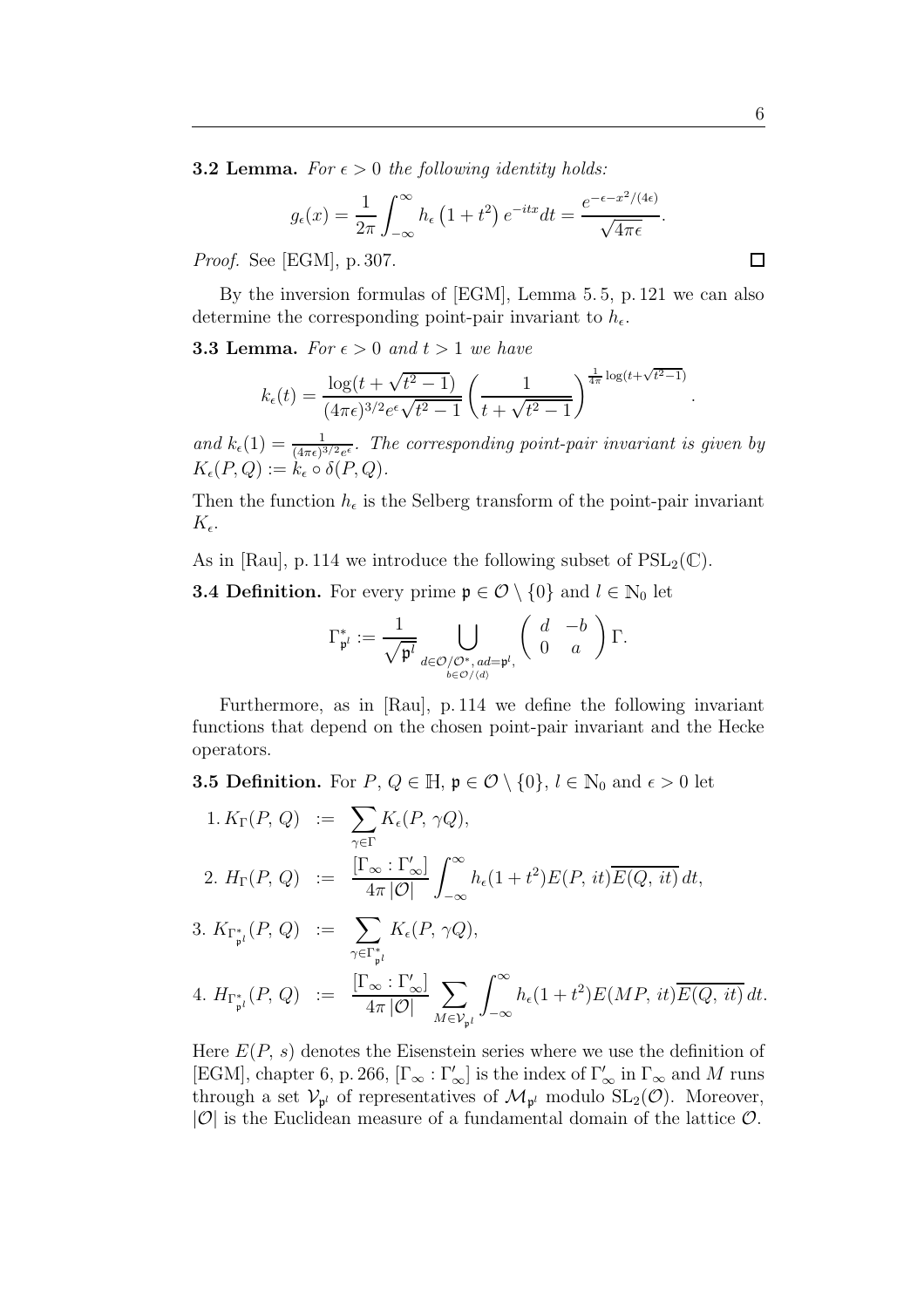The following function that appears in the Fourier expansion of the Eisenstein series will also be important in our discussion.

**3.6 Definition.** Let  $\zeta_K$  denote the zeta function of K and  $d_K$  be the discriminant of K. For  $s \in \mathbb{C}$  we set:

$$
\phi(s) := \frac{2\pi}{s\sqrt{|d_K|}} \frac{\zeta_K(s)}{\zeta_K(1+s)}.
$$

**3.7 Theorem.** Let F be a fundamental domain of  $\Gamma$  and  $\mathfrak{p} \in \mathcal{O} \setminus \{0\}$  a prime. Then for  $\epsilon > 0$  and  $n \in \mathbb{N}$  the equation

$$
\sum_{m\geq 0} \rho_m^{2n}(\mathfrak{p}) h_{\epsilon}(\lambda_m) = \sum_{j=0}^n \left( \binom{2n}{n-j} - \binom{2n}{n-j-1} \right) N(\mathfrak{p})^{-j}
$$

$$
\times \int_{\mathcal{F}} \left( K_{\Gamma_{\mathfrak{p}^{2j}}^*}(P, P) - H_{\Gamma_{\mathfrak{p}^{2j}}^*}(P, P) \right) dv(P)
$$

holds and for  $n \in \mathbb{N}_0$  we have

$$
\sum_{m\geq 0} \rho_m^{2n+1}(\mathfrak{p}) h_{\epsilon}(\lambda_m) = \sum_{j=0}^n \left( \binom{2n+1}{n-j} - \binom{2n+1}{n-j-1} \right) N(\mathfrak{p})^{-j-\frac{1}{2}} \times \int_{\mathcal{F}} \left( K_{\Gamma_{\mathfrak{p}^{2j+1}}^*(P,P)} - H_{\Gamma_{\mathfrak{p}^{2j+1}}^*(P,P)} \right) dv(P).
$$

*Proof.* If  $(e_m)_{m\geq 0}$  is a complete orthonormal set of eigenfunctions of the discrete spectrum of  $-\Delta$  in  $L^2(\Gamma \setminus \mathbb{H}^3)$  with corresponding eigenvalues  $(\lambda_m)_{m\geq 0}$  and if every eigenfunction  $e_m$  of  $-\Delta$  is also an eigenfunction of every Hecke operator  $T_{\mathfrak{p}}$ ,  $\mathfrak{p} \in \mathcal{O} \setminus \{0\}$ , with corresponding eigenvalue  $\rho_m(\mathfrak{p})$ , then we infer from the decomposition

$$
K_{\Gamma}(P, Q) - H_{\Gamma}(P, Q) = \sum_{m \ge 0} h_{\epsilon}(\lambda_m) e_m(P) \overline{e_m(Q)}
$$

(cf. [EGM], Proposition 4.1, pp. 278-279) and from Lemma 2.3

$$
\sum_{m\geq 0} h_{\epsilon}(\lambda_m) \rho_m^{2n}(\mathfrak{p}) e_m(P) \overline{e_m(Q)} = (T_{\mathfrak{p}})^{2n} \sum_{m\geq 0} h_{\epsilon}(\lambda_m) e_m(P) \overline{e_m(Q)}
$$

$$
= \sum_{j=0}^n \left( \binom{2n}{n-j} - \binom{2n}{n-j-1} \right)
$$

$$
\times N(\mathfrak{p})^{-j} \left( K_{\Gamma_{\mathfrak{p}^{2j}}} (P,Q) - H_{\Gamma_{\mathfrak{p}^{2j}}} (P,Q) \right)
$$

.

Thus the first formula of the theorem follows if we set  $P = Q$  and integrate over the fundamental domain  $\mathcal F$ . In order to obtain the second formula we just have to replace the identity for  $(T_p)^{2n}$  by the formula for  $(T_p)^{2n+1}$ .  $\Box$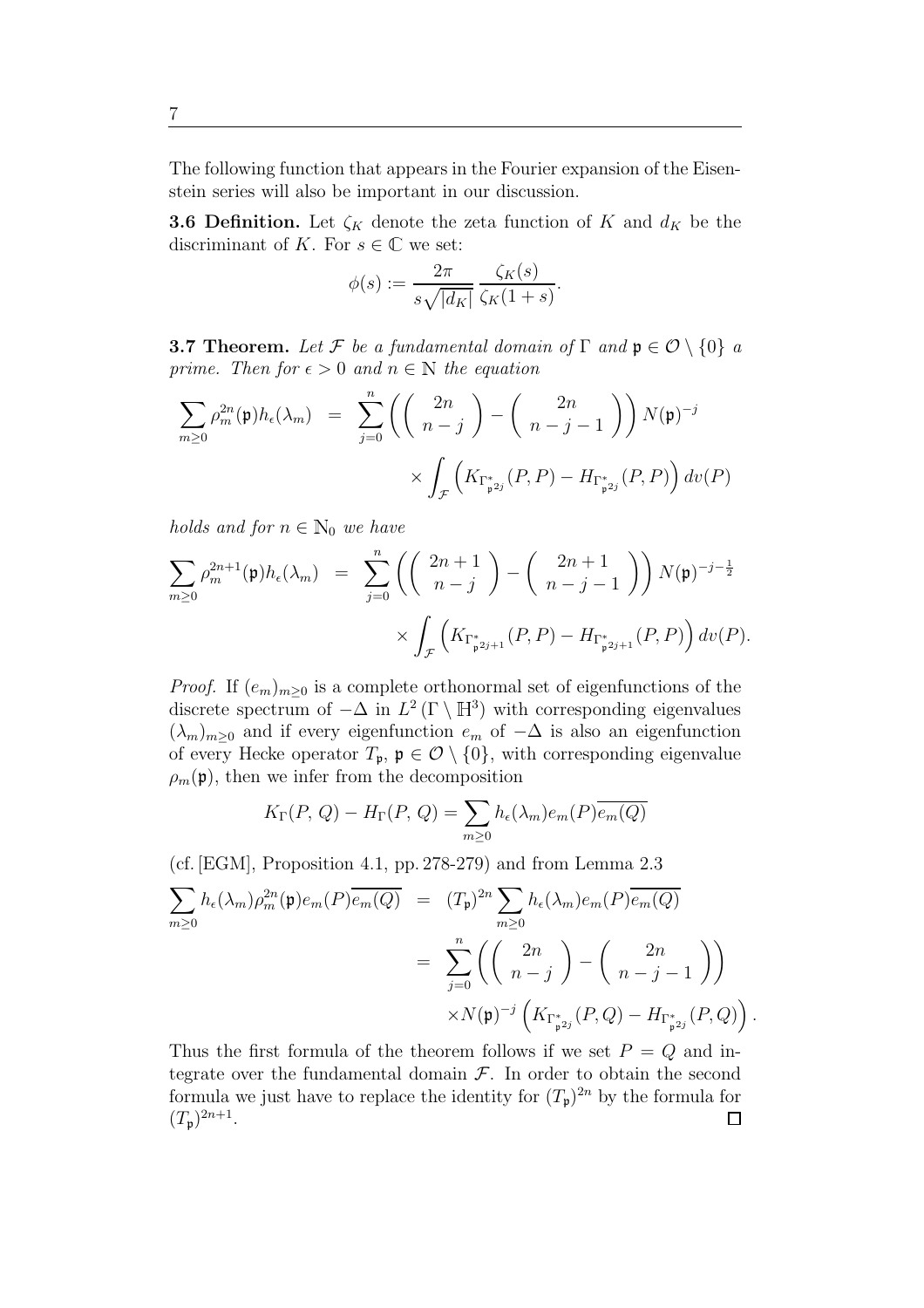For each fixed  $l \in \{0, \ldots, n\}$  the integrals appearing in Theorem 3.7 can be computed using the approach of the Selberg trace formula, i. e. by dividing the sets  $\Gamma_{\mathfrak{p}^{2j}}^*$  and  $\Gamma_{\mathfrak{p}^{2j+1}}^*$  into  $\Gamma$ -conjugacy classes. For this let  $l \in \mathbb{N}$  and let  $\mathcal{F}(\mathcal{C}(M))$  denote a fundamental domain of  $\mathcal{C}(M)$ ,  $M \in \Gamma_{\mathfrak{p}^l}^*$ , with  $\mathcal{C}(M)$  being the centralizer of M in  $\Gamma$ . Furthermore, if  $M \in \Gamma_{\mathfrak{p}^l}^*$  has no cusps of  $\Gamma$  as fixed points, we define:

$$
c_{\epsilon,l}(M) := \int_{\mathcal{F}(\mathcal{C}(M))} K_{\epsilon}(P, MP) \, dv(P).
$$

It can be seen that the leading term in the asymptotics comes from the contribution of the identity element. Since the contribution to the trace of the identity, the elliptic elements and the loxodromic elements that do not stabilize cusps of  $\Gamma$  are very similar to the ones in [Rau] we give the results as a series of propositions below.

**3.8 Proposition.** If  $\Gamma^*_{\mathfrak{p}^l}$  contains the identity I, i.e. if  $l \equiv 0 \mod 2$ , we get:

$$
c_{\epsilon,l}(I) = \frac{|d_K|^{3/2} \zeta_K(2)}{(4\pi^2)^2} \int_{-\infty}^{\infty} h_{\epsilon}(1+t^2) t^2 dt = \frac{|d_K|^{3/2} \zeta_K(2)}{32 \pi^{7/2} \epsilon^{3/2}} e^{-\epsilon}.
$$

Proof. See [EGM], p. 307 and [Rau], Theorem 3. 2, p. 118.

**3.9 Proposition.** Let T be a loxodromic element of  $\Gamma^*_{\mathfrak{p}^l}$  whose centralizer  $\mathcal{C}(T) = \langle T_0 \rangle \times \mathcal{E}(T)$  contains at least one element of infinite order. Then we obtain:

$$
c_{\epsilon,l}(T) = \frac{\log NT_0}{|\mathcal{E}(T)||a(T) - a(T)^{-1}|^2} g_{\epsilon}(\log NT)
$$

where  $|\mathcal{E}(T)|$  is the order of the set  $\mathcal{E}(T)$  of all elements having finite order contained in  $\mathcal{C}(T)$ , and  $T_0$  is a primitive loxodromic element generating the infinite cyclic group  $\langle T_0 \rangle$ . Here we call a loxodromic element  $T_0 \in \Gamma$ primitive if  $NT_0$  is minimal among all norms of loxodromic elements from  $\Gamma$  having the same fixed points as  $T$ .

Proof. This proposition follows by generalizing the arguments of [EGM], pp. 191–192. See also [Rau2] or [Rau], Theorem 3. 3, p. 119.  $\Box$ 

**3.10 Proposition.** If R is an elliptic element of  $\Gamma^*_{\mathfrak{p}^l}$  having no cusps of  $\Gamma$  as fixed points, then its contribution to the trace is given by:

$$
c_{\epsilon,l}(R) = \frac{\log NT_0}{4|\mathcal{E}(R)|\sin^2(\theta)} g_{\epsilon}(0).
$$

Here  $|\mathcal{E}(R)|$  is the order of the maximal finite subgroup of  $\mathcal{C}(R)$ ,  $T_0$  is a primitive loxodromic element from  $\mathcal{C}(R)$  and  $\theta$  is defined by  $tr R =$  $2 \cos \theta$ .

口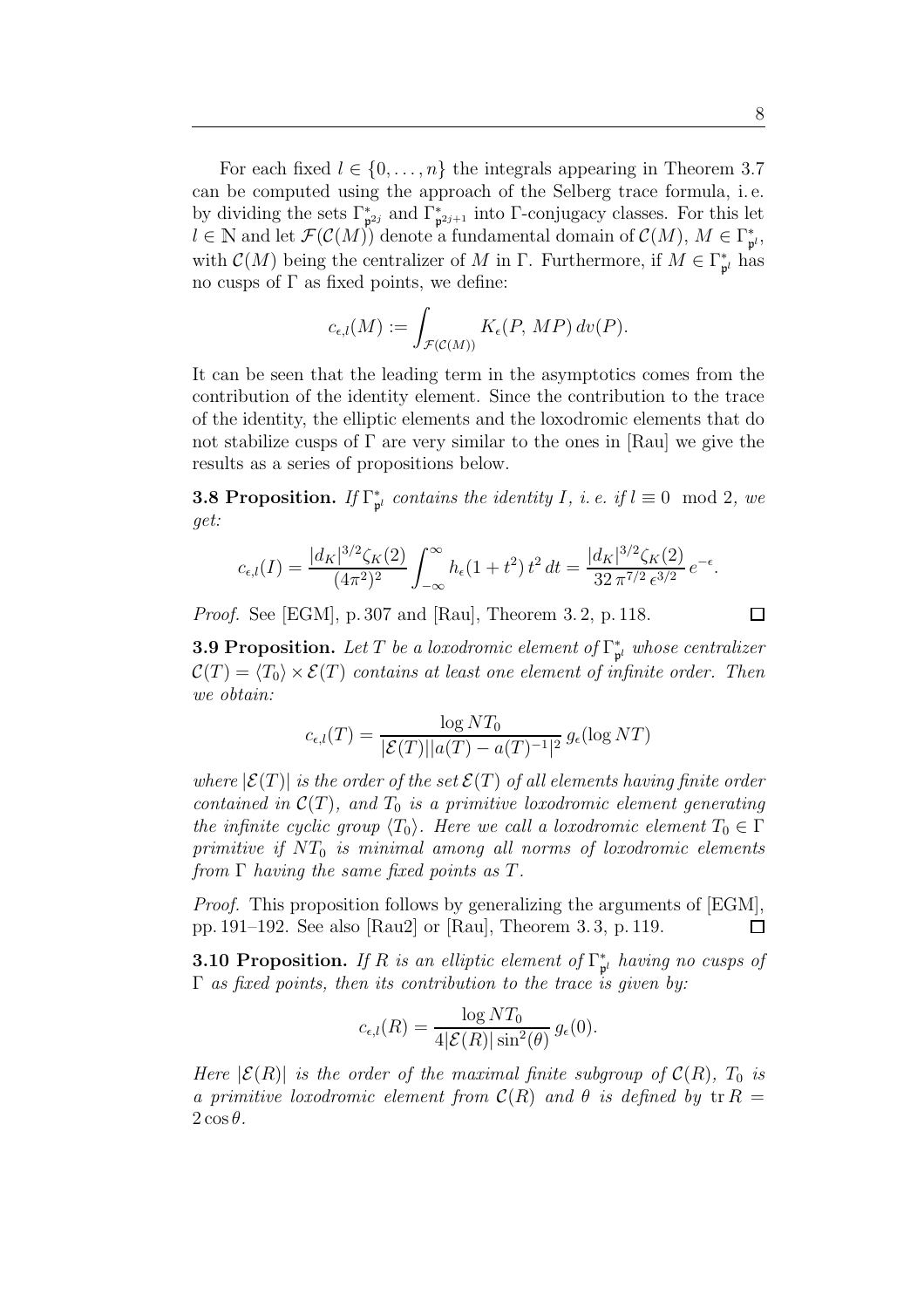Proof. This proposition can be proved by generalizing the arguments of [EGM], pp. 193–198. See also [Rau2] or [Rau], Theorem 3. 5, p. 119.  $\Box$ 

We next introduce the numbers  $c_{\epsilon}(\infty, l)$ ,  $l \in \mathbb{N}_0$ , coming from the continuous spectrum.

**3.11 Definition.** Let  $\mathcal{R}$  denote a set of representatives of  $\mathcal{O}/\{\pm 1\}$  and for  $l \in \mathbb{N}_0$  and a prime  $\mathfrak{p} \in \mathcal{O}$  set  $d(\mathfrak{p}^l) := \sum_{\substack{ad = \mathfrak{p}^l \\ d \in \mathcal{O}}}$  $1 = l + 1$ . Then for  $\epsilon > 0$  we define

$$
c_{\epsilon}(\infty, l) := \frac{|\mathfrak{p}^{l}|}{\left[\Gamma_{\infty} : \Gamma_{\infty}'\right]} \left(\delta_{2}(l) f_{\epsilon}(l) + \frac{(l+1)h_{\epsilon}(1)}{8} + \frac{1}{8\pi} \int_{-\infty}^{\infty} h_{\epsilon}(1+t^{2}) \sum_{\substack{ad=p^{l}, \\ d \in \mathcal{O}}} \left(\frac{|a|}{|d|}\right)^{it} \frac{\phi'}{\phi}(it) dt + \frac{1}{2} \sum_{\substack{ad=p^{l}, \\ a \neq d \in \mathcal{R}}} \int_{|\log\left(\frac{|a|}{|d|}\right)|}^{\infty} g_{\epsilon}(x) \frac{\sinh x \, dx}{\cosh x + \frac{|a-d|^{2}}{2|p^{l}|} - \frac{|a|^{2}+|d|^{2}}{2|p^{l}|}} + \frac{1}{2} \sum_{\substack{ad=p^{l}, \\ a \neq d \in \mathcal{R}, \\ b \in \mathcal{O}/
$$

with

$$
f_{\epsilon}(l) := g_{\epsilon}(0) \left( \frac{\log |\mathfrak{p}^l|}{2} + \frac{\kappa_{\mathcal{O}}}{2} - \gamma \right) + \frac{h_{\epsilon}(1)}{4} - \frac{1}{2\pi} \int_{-\infty}^{\infty} h_{\epsilon}(1+t^2) \frac{\Gamma'}{\Gamma}(1+it) dt
$$

and  $\delta_2(l) := 1$  if l is even and  $\delta_2(l) := 0$  otherwise.

With the help of this definition, Theorem 3.7, Proposition 3.8, Proposition 3.9, Proposition 3.10 and the arguments of [Rau] we finally get:

**3.12 Theorem.** Let  $\mathfrak{p} \in \mathcal{O}$  be a prime. For  $\epsilon > 0$  and  $n \in \mathbb{N}$  we obtain

$$
\sum_{m\geq 0} \rho_m^{2n}(\mathfrak{p}) e^{-\epsilon \lambda_m} = \sum_{j=0}^n \left( \binom{2n}{n-j} - \binom{2n}{n-j-1} \right) N(\mathfrak{p})^{-j}
$$

$$
\times \left( c_{\epsilon,2j}(I) + \sum_{\{R\}}' c_{\epsilon,2j}(R) + \sum_{\{T\}}' c_{\epsilon,2j}(T) + c_{\epsilon}(\infty,2j) \right)
$$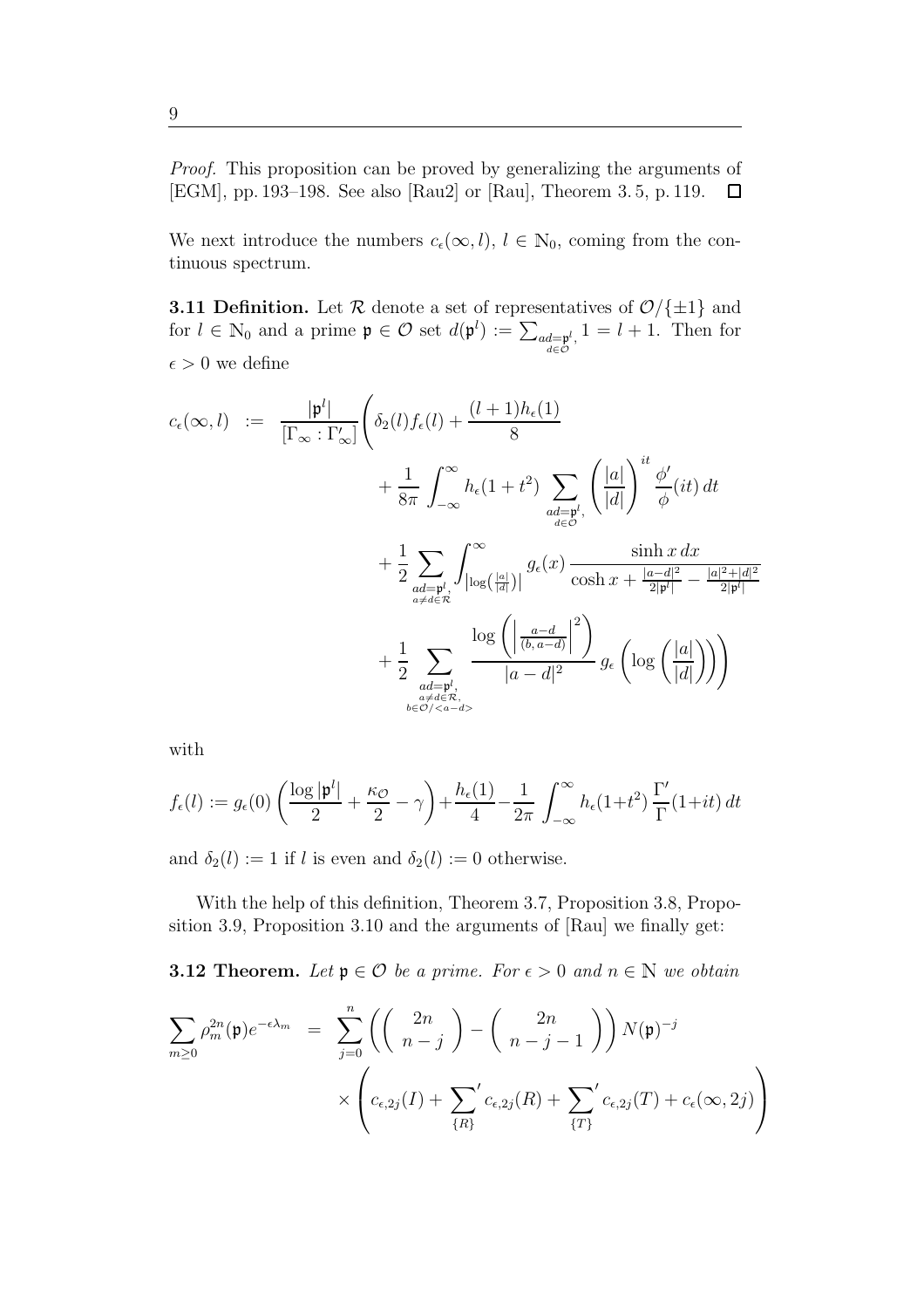and for  $n \in \mathbb{N}_0$ 

$$
\sum_{m\geq 0} \rho_m^{2n+1}(\mathfrak{p}) e^{-\epsilon \lambda_m} = \sum_{j=0}^n \left( \binom{2n+1}{n-j} - \binom{2n+1}{n-j-1} \right) N(\mathfrak{p})^{-j-\frac{1}{2}} \times \left( \sum_{\{R\}}' c_{\epsilon,2j+1}(R) + \sum_{\{T\}}' c_{\epsilon}(T) + c_{\epsilon}(\infty,2j+1) \right).
$$

Here the primes indicate that the sums on the right-hand side are extended over the Γ-conjugacy classes of those elliptic or loxodromic elements in  $\Gamma_{\mathfrak{p}^{2j}}^*$  resp.  $\Gamma_{\mathfrak{p}^{2j+1}}^*$  not having cusps of  $\Gamma$  as fixed points.

In order to infer our main theorem we have to determine the behaviour of the two expressions appearing in Theorem 3.12 as  $\epsilon \to 0$ .

**3.13 Lemma.** For  $n \in \mathbb{N}$  and any  $\epsilon' > 0$  we get, as  $\epsilon \to 0$ ,

$$
\sum_{m\geq 0} \rho_m^{2n}(\mathfrak{p}) e^{-\epsilon \lambda_m} = \frac{\text{vol}\left(\Gamma\right)}{8\pi^{3/2}} \sum_{j=0}^n \left( \binom{2n}{n-j} - \binom{2n}{n-j-1} \right) N(\mathfrak{p})^{-j} \epsilon^{-3/2} + O\left(\epsilon^{-1/2-\epsilon'}\right)
$$

and for  $n \in \mathbb{N}_0$  we have, as  $\epsilon \to 0$ ,

$$
\sum_{m\geq 0} \rho_m^{2n+1}(\mathfrak{p}) e^{-\epsilon \lambda_m} = O\left(\epsilon^{-1/2-\epsilon'}\right).
$$

*Proof.* First of all note that for each  $l \in \{1, ..., 2n\}$  there are only finitely many  $\Gamma$ -conjugacy classes of elliptic elements  $R \in \Gamma^*_{\mathfrak{p}^l}$  that do not stabilize cusps of Γ. Hence due to the form of  $c_{\epsilon,l}(R)$  their contribution to the trace is  $O(\epsilon^{-1/2})$ . For the contribution of the loxodromic elements that do not stabilize cusps of Γ we infer from Lemma 3.9

$$
\sum_{\{T\}} c_{\epsilon,l}(T) = \sum_{\{T\}} \frac{\log NT_0}{|\mathcal{E}(T)||a(T) - a(T)^{-1}|^2} \frac{e^{-\epsilon - (\log NT)^2/(4\epsilon)}}{\sqrt{4\pi\epsilon}}
$$
  

$$
\ll \frac{1}{e^{\epsilon}\sqrt{4\pi\epsilon}} \sum_{\{T\}} \frac{\log NT_0 e^{-(\log NT)^2/(4\epsilon_0)}}{|\mathcal{E}(T)||a(T) - a(T)^{-1}|^2}
$$
  

$$
= O\left(\frac{e^{-\epsilon}}{\sqrt{\epsilon}}\right)
$$

as  $\epsilon \to 0$  since the last series on the right-hand converges as a result of [Rau], Lemma 3. 1 if  $\epsilon_0$  is sufficiently small (see also [Rau], Lemma 3. 25). The simple terms of  $c_{\epsilon}(\infty, l)$  that contain  $h_{\epsilon}$  or  $g_{\epsilon}$  also yield  $O\left(\epsilon^{-1/2}\right)$  so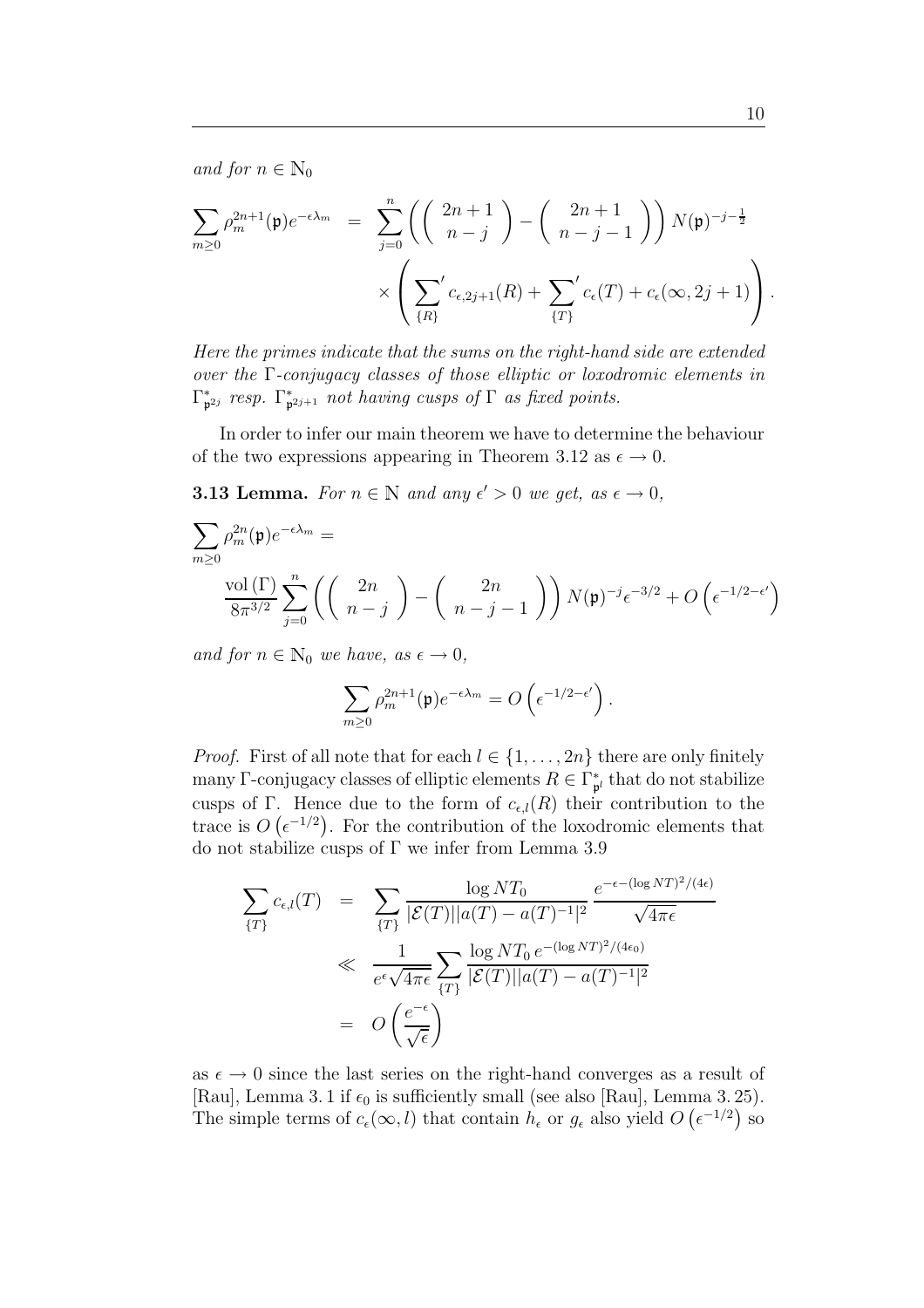that we only have to discuss the integrals appearing in  $c_{\epsilon}(\infty, l)$ . According to [EGM], p. 307 we have

$$
\int_{-\infty}^{\infty} h_{\epsilon}(1+t^2) \frac{\Gamma'}{\Gamma}(1+it) dt = O\left(\epsilon^{-1/2-\epsilon'}\right)
$$

for any  $\epsilon' > 0$ . In order to treat the contribution of

$$
\int_{-\infty}^{\infty} h_{\epsilon}(1+t^2) \sum_{\substack{ad=\mathfrak{p}^l,\\d\in\mathcal{O}}} \left(\frac{|a|}{|d|}\right)^{it} \frac{\phi'}{\phi}(it) dt
$$

we recall that

$$
\frac{\phi'}{\phi}(it) = 2\log\left(\frac{2\pi}{\sqrt{|d_K|}}\right) - \frac{\Gamma'}{\Gamma}(1+it) - \frac{\Gamma'}{\Gamma}(1-it) - \left(\frac{\zeta'_K}{\zeta_K}(1+it) + \frac{1}{it}\right) - \left(\frac{\zeta'_K}{\zeta_K}(1-it) - \frac{1}{it}\right).
$$

Then  $\frac{\zeta_K'}{\zeta_K}(1 - it) = O(\log|t|)$  (cf. [Pr], Theorem 7.1, pp. 131–132) and the form of  $h_{\epsilon}(1+t^2)$  imply

$$
\int_{-\infty}^{\infty} h_{\epsilon}(1+t^2) \sum_{\substack{ad=\mathfrak{p}^l,\\d\in\mathcal{O}}} \left(\frac{|a|}{|d|}\right)^{it} \frac{\phi'}{\phi}(it) dt = O\left(\epsilon^{-1/2-\epsilon'}\right)
$$

for any  $\epsilon' > 0$ . The statement of the lemma finally follows if we also consider Lemma 3.8 and Theorem 3.12.  $\Box$ 

By means of a Tauberian theorem we then deduce

**3.14 Theorem.** Let  $\mathfrak{p} \in \mathcal{O}$  be a prime. For  $n \in \mathbb{N}$  we obtain, as  $N \to \infty$ ,

$$
\sum_{\lambda_m \le N} \rho_m^{2n}(\mathfrak{p}) = \frac{\text{vol}(\Gamma)}{6\pi^2} \sum_{j=0}^n \left( \binom{2n}{n-j} - \binom{2n}{n-j-1} \right) N(\mathfrak{p})^{-j} N^{3/2}
$$

$$
+ O\left(\frac{N^{3/2}}{\log N}\right)
$$

and for  $n \in \mathbb{N}_0$ 

$$
\sum_{\lambda_m \leq N} \rho_m^{2n+1}(\mathfrak{p}) = O\left(\frac{1}{\log N}\right).
$$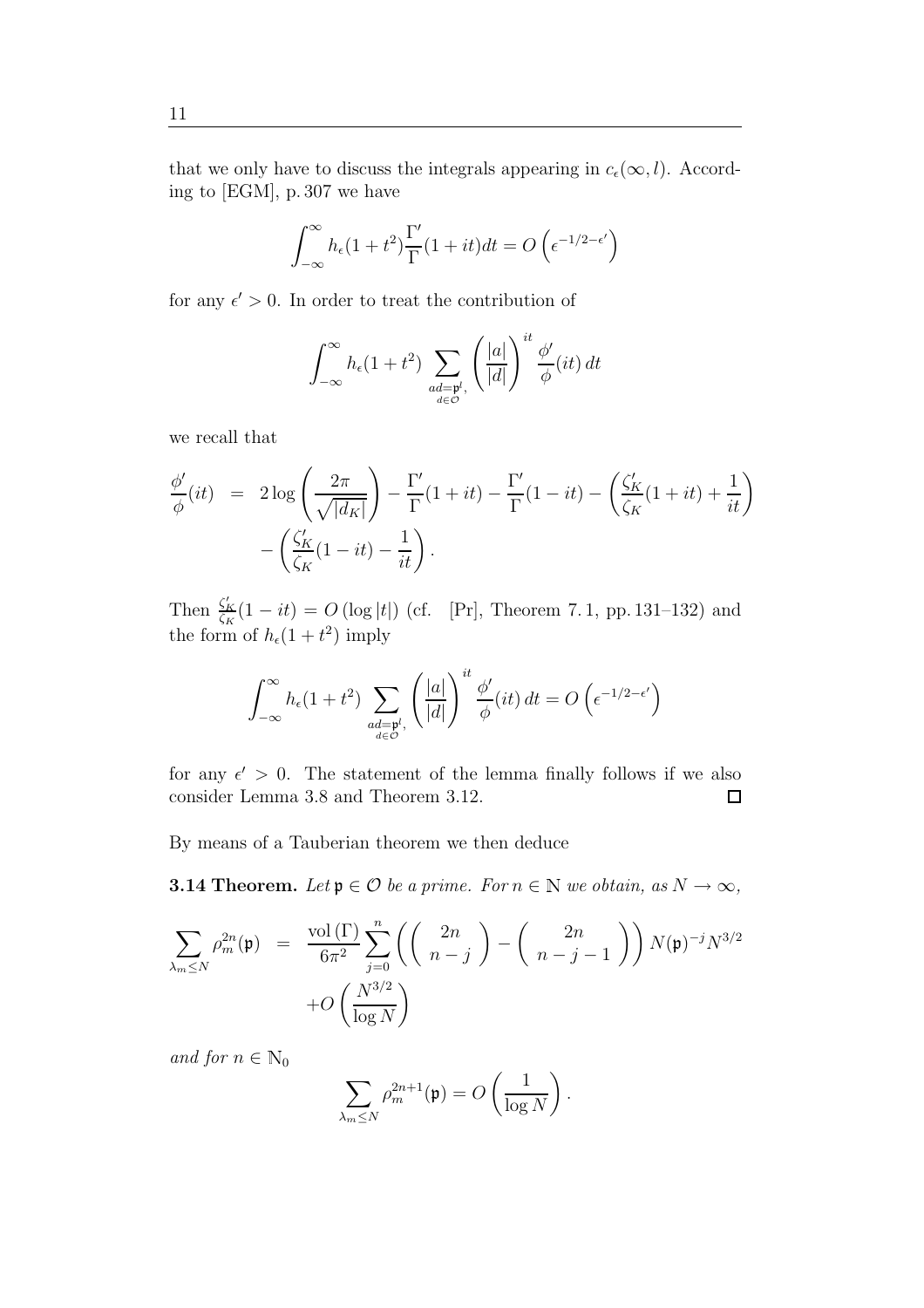Proof. The two results of the theorem follow from Lemma 3.13 and from the Theorem of Karamata-Freud that can be found in the following form in [Te], p. 231:

 $A(t)$  be a non-decreasing function such that the integral

$$
F(\sigma) := \int_0^\infty e^{-\sigma t} dA(t)
$$

converges for all  $\sigma > 0$ . Suppose that two real numbers  $c \geq 0, \omega \geq 0$  and an increasing function  $\psi(t)$  exist such that

$$
\psi(t) \to \infty
$$
,  $t^{-\omega}\psi(t)$  decreases  $(t \to \infty)$ 

and

$$
F(\sigma) = \frac{c + O\left(\psi\left(\frac{1}{\sigma}\right)^{-1}\right)}{\sigma^{\omega}} \qquad (\sigma \to 0+).
$$

Then

$$
A(x) = \left(c + O\left(\frac{1}{\log \psi(x)}\right)\right) \frac{x^{\omega}}{\Gamma(\omega + 1)} \qquad (x \to \infty).
$$

See also [EGM], p. 308.

We recall Weyl's law:

**3.15 Theorem.** Let  $\mathcal{N}(\Gamma, N) := |\{m \geq 0 : \lambda_m \leq N\}|$ . Then

$$
\mathcal{N}(\Gamma, N) \sim \frac{\text{vol}(\Gamma \setminus \mathbb{H}^3)}{6\pi^2} N^{3/2}.
$$

Proof. See [EGM], Theorem 9.2, p. 405.

This yields

**3.16 Theorem.** For  $k \in \mathbb{N}_0$  and a prime  $\mathfrak{p}$  of  $\mathcal{O}$  we have, as  $N \to \infty$ ,

$$
\lim_{N \to \infty} \frac{1}{\mathcal{N}(\Gamma, N)} \sum_{\lambda_m \le N} \rho_m^k(\mathfrak{p}) =
$$
\n
$$
\begin{cases}\n\sum_{j=0}^n \left( \binom{2n}{n-j} - \binom{2n}{n-j-1} \right) N(\mathfrak{p})^{-j}, & \text{if } k = 2n, \\
0, & \text{otherwise.} \n\end{cases}
$$

 $\Box$ 

 $\Box$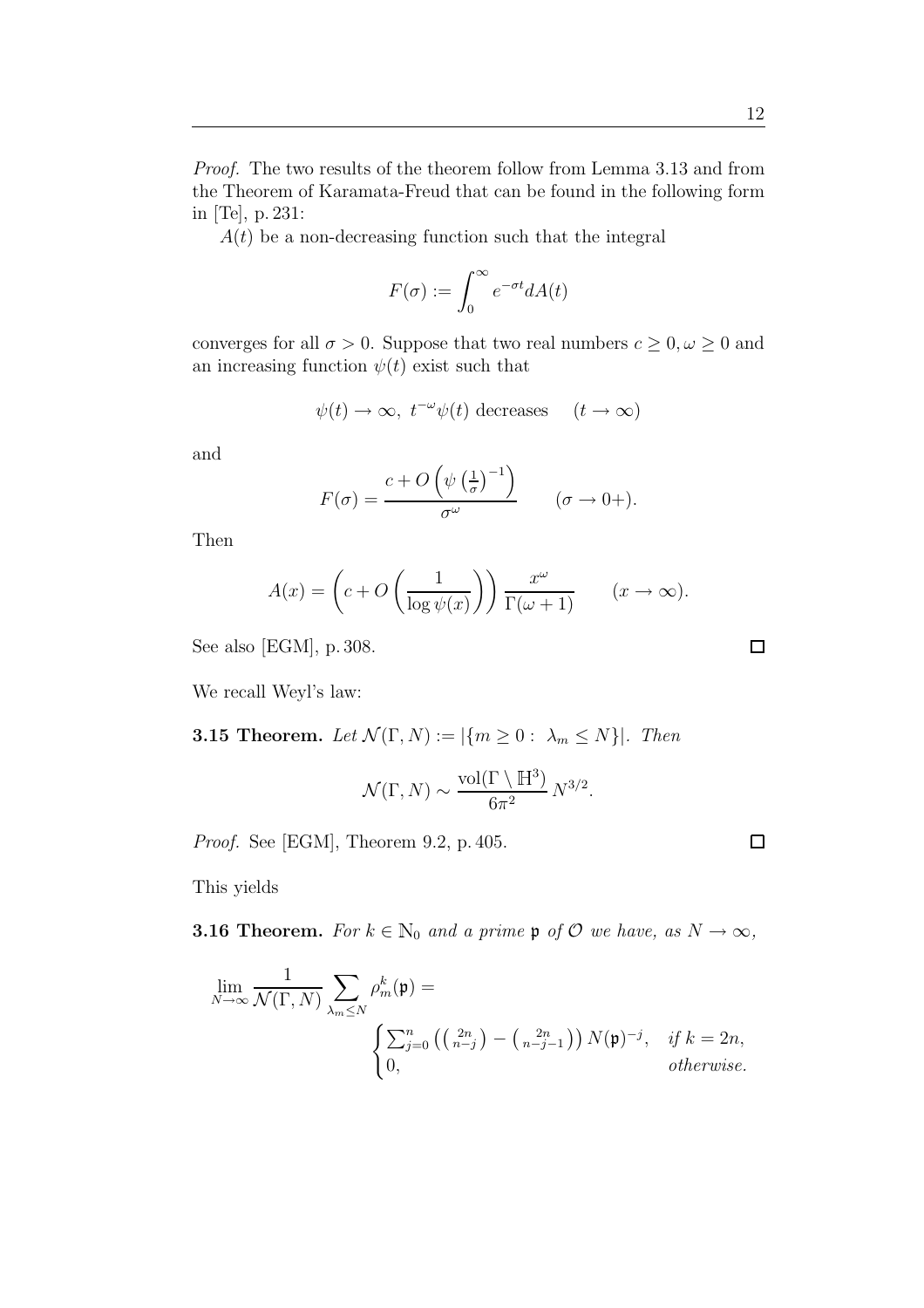## 4 Equidistribution of the eigenvalues

Having obtained the analogue of Weyl's law for powers of eigenvalues of Hecke operators in the last section we determine the limit distribution in this section. First of all, we recall the definition of equidistribution:

**4.1 Definition.** A sequence  $(x_n)$  is equidistributed on a space X with respect to the measure  $\mu$  or simply  $\mu$ -equidistributed if for every  $f \in$  $C_c(X)$  the following identity holds:

$$
\lim_{N \to \infty} \frac{1}{N} \sum_{n \leq N} f(x_n) = \int_X f(x) d\mu(x).
$$

We want to show that we have equidistribution with respect to the measure

$$
d\mu_{\mathfrak{p}}(x) := \begin{cases} \frac{1}{2\pi} \left( 1 + \frac{1}{N(\mathfrak{p})} \right) \frac{\sqrt{4 - x^2}}{\left( 1 + \frac{1}{N(\mathfrak{p})} \right)^2 - \frac{x^2}{N(\mathfrak{p})}} dx & \text{if } |x| \le 2, \\ 0 & \text{otherwise.} \end{cases}
$$

To this end we first note that an easy computation along the lines of [CDF], p. 408 gives

**4.2 Lemma.** For  $k \in \mathbb{N}$  and a prime  $\mathfrak{p} \in \mathcal{O}$  we have

$$
\int_{-\infty}^{\infty} x^k d\mu_{\mathfrak{p}}(x) = \begin{cases} \sum_{j=0}^n \left( \begin{pmatrix} 2n \\ n-j \end{pmatrix} - \begin{pmatrix} 2n \\ n-j-1 \end{pmatrix} \right) N(\mathfrak{p})^{-j}, & \text{if } k = 2n, \\ 0, & \text{otherwise.} \end{cases}
$$

Note that the polynomial functions are dense in the space  $C_c([-(\sqrt{N(\mathfrak{p}^l)})+$  $1/\sqrt{N(\mathfrak{p})^l}$ ,  $\sqrt{N(\mathfrak{p}^l)}+1/\sqrt{N(\mathfrak{p})^l}$ . Now using the method of moments (cf. e. g. [Fe], pp. 225–227 and [Fe], p. 251), Theorem 3.16, Lemma 4.2 and the definition of equidistribution proves the main theorem stated in the introduction.

#### 5 The error term

As is in the case of Weyl's law, the error term in Theorem 3.14 can be improved. Recently Lapid and Müller [LM], in a beautiful paper, proved a general Weyl's law with an error term for  $SL(n, \mathbb{R})/SO(n)$ . Their method is more general than the method involving Selberg's zeta function and can also be applied in our situation.

In this section we use Hörmander's method as in  $[M]$  to improve the error term in Theorem 3.14 and prove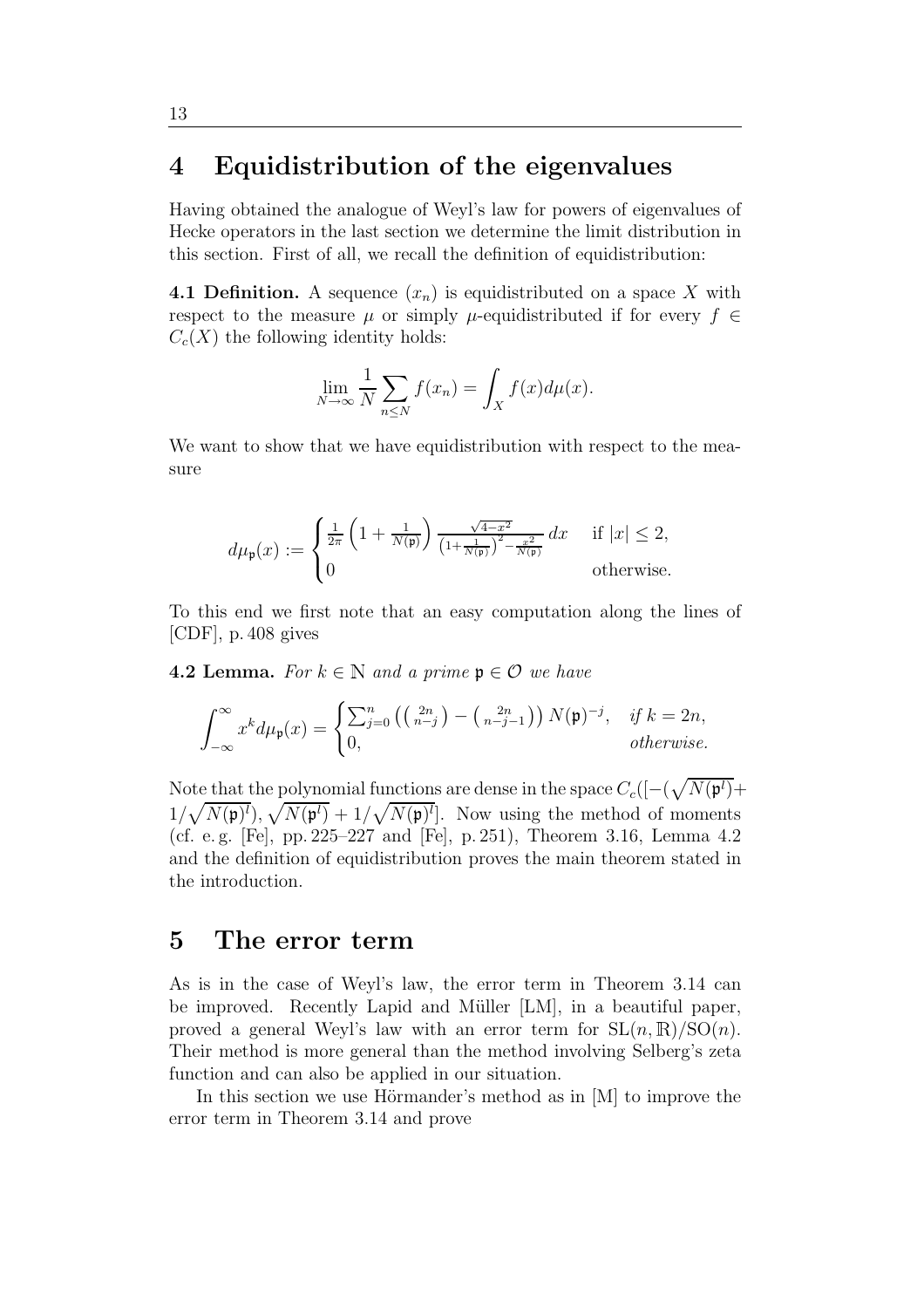**5.1 Theorem.** For  $n \in \mathbb{N}$  we obtain, as  $N \to \infty$ ,

$$
\sum_{\lambda_m \leq N} \rho_m^{2n}(\mathfrak{p}) = \frac{\text{vol}\left(\Gamma\right)}{6\pi^2} \sum_{j=0}^n \left( \left( \begin{array}{c} 2n \\ n-j \end{array} \right) - \left( \begin{array}{c} 2n \\ n-j-1 \end{array} \right) \right) N(\mathfrak{p})^{-j} N^{3/2} + O\left(N\right).
$$

The rest of this section is devoted to the proof of this theorem where we follow closely the arguments of [M]. Let  $g \in C_c^{\infty}(\mathbb{R})$  be an even function and  $h(z) := \int_{-\infty}^{\infty} g(u)e^{-iux}du$ . For  $t \in \mathbb{R}$  we set  $h_t(z) = h(t-z) + h(t+z)$ z). Then  $h_t(z) = h_t(-z)$  and  $g_t(u) = \frac{1}{2\pi} \int_{-\infty}^{\infty} h_t(r) e^{iru} dr = e^{-itu} g(u) + \frac{1}{2} \int_{-\infty}^{\infty} h_t(r) e^{itu} dr$  $e^{itu}g(-u)$ . Furthermore, we symmetrize the spectrum  $\lambda_m = 1 + r_m^2$ ,  $m \geq 0$ , of  $-\Delta$  by  $r_{-m} := -r_m$ ,  $m \in \mathbb{N}$ , so that  $\lambda_{-m} = \lambda_m$  and we set  $\rho_{-m}(\mathfrak{p}) = \rho_m(\mathfrak{p}), m \in \mathbb{N}$ . Then the trace formula for Hecke operators will read as in Theorem (3.7) with  $g_t$ ,  $h_t$  instead of the functions  $g_\epsilon$ ,  $h_\epsilon$ that we had before. Namely,

$$
\sum_{m\in\mathbb{Z}} \rho_m^{2n}(\mathfrak{p})h(t-r_m) =
$$
\n
$$
\sum_{j=0}^n \mathcal{M}(j,n,\mathfrak{p})\left(c_{t,2j}(I) + \sum_{\{R\}}' c_{t,2j}(R) + \sum_{\{T\}}' c_{t,2j}(T) + c(t,\infty,2j)\right)
$$
\n
$$
\sum_{j=0}^n \mathcal{M}(j,n,\mathfrak{p})\left(c_{t,2j}(I) + \sum_{\{R\}}' c_{t,2j}(R) + \sum_{\{T\}}' c_{t,2j}(T) + c(t,\infty,2j)\right)
$$

with

$$
\mathcal{M}(j,n,\mathfrak{p}) := \left( \left( \begin{array}{c} 2n \\ n-j \end{array} \right) - \left( \begin{array}{c} 2n \\ n-j-1 \end{array} \right) \right) N(\mathfrak{p})^{-j}.
$$

Here the  $c_{t,2i}$ 's and  $c(t,\infty,2j)$  are given as in Proposition 3.8, 3.9, 3.10 and Definition 3.11. The primes on the right-hand side of (1) indicate that the sums on the right-hand side are extended over the Γ-conjugacy classes of those elliptic or loxodromic elements in  $\Gamma_{\mathfrak{p}^{2j}}^*$  not having cusps of  $\Gamma$  as fixed points. Now choose  $\epsilon > 0$  so small that  $\log NT > \epsilon$  for all loxodromic  $T \in \Gamma_{\mathfrak{p}^{2j}}^*$  that do not fix cusps of  $\Gamma$  and let the function g be supported on  $(-\epsilon, \epsilon)$ . Then formula (1) simplifies to

$$
\sum_{m\in\mathbb{Z}} \rho_m^{2n}(\mathfrak{p})h(t-r_m) = \sum_{j=0}^n \mathcal{M}(j,n,\mathfrak{p}) \left(\frac{\text{vol}(\Gamma)}{2\pi^2} \int_{-\infty}^{\infty} h(t-r)r^2 dr + 4\pi \sum_{\{R\}}' \frac{\log NT_0}{4|\mathcal{E}(R)|\sin^2(\theta)} + c(t,\infty,2j)\right).
$$
 (2)

As before  $|\mathcal{E}(R)|$  denotes the order of the maximal finite subgroup of  $\mathcal{C}(R)$ ,  $T_0$  is a primitive loxodromic element from  $\mathcal{C}(R)$  and  $\theta$  is defined by tr  $R = 2 \cos \theta$ .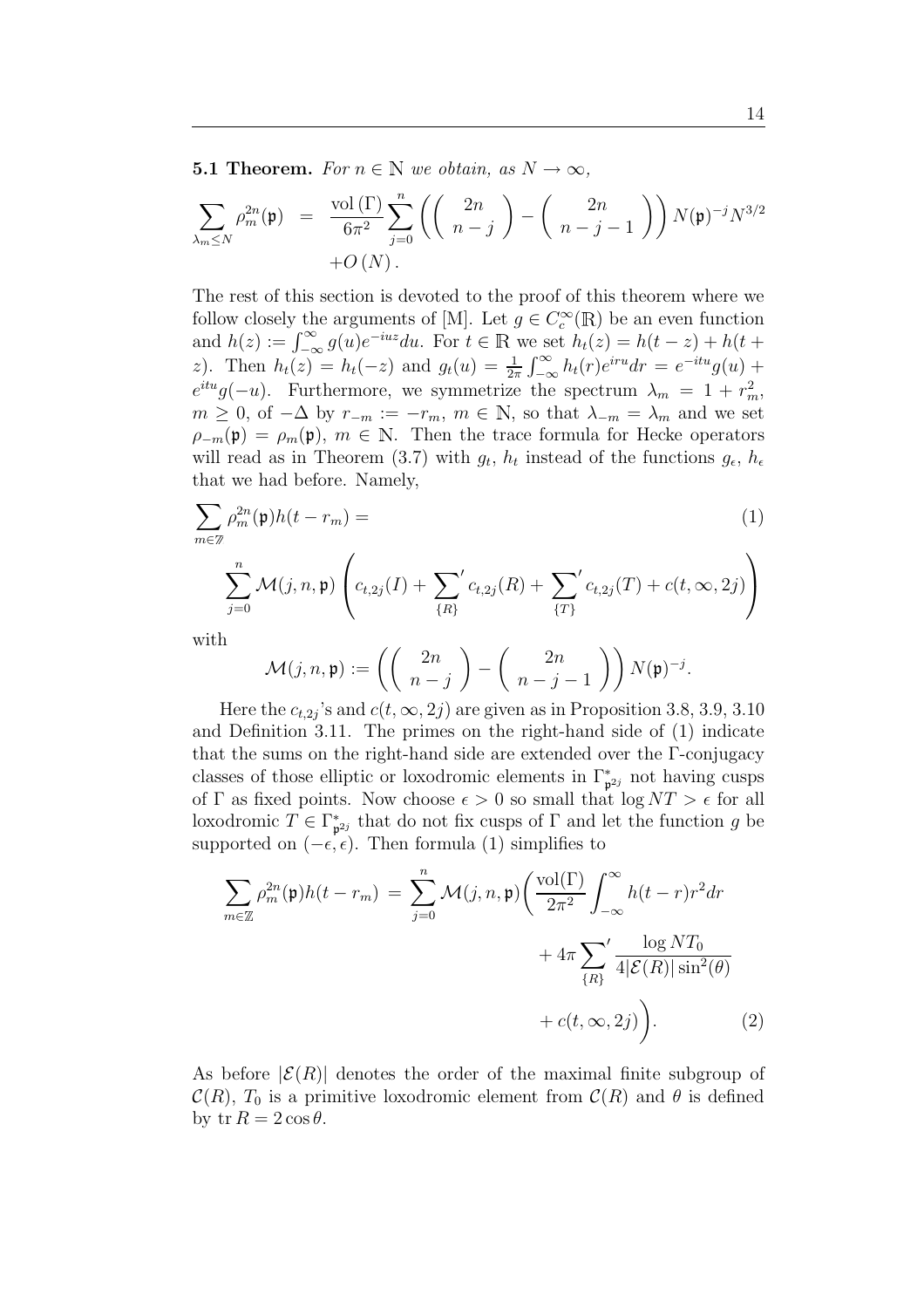Moreover, we can assume that  $h \in \mathcal{S}(\mathbb{R})$  was chosen in such a way that  $h \geq 0$ ,  $h > 0$  on  $[-a, a]$ ,  $a \in \mathbb{R}$ ,  $\hat{h}(0) = 1$  and that supp  $\hat{h}$  is contained in  $(-\epsilon, \epsilon)$  (see proof of Lemma 2.3 in [DG] or [M], p. 140). Here  $\hat{h}(x) = \int_{\mathbb{R}} h(r)e^{-irx}dr$  is the Fourier transform of h.

In order to derive the asymptotics stated in the theorem we first determine the behaviour of the right-hand side of (2) as  $|t| \to \infty$ .

5.2 Lemma. For h as above we have

$$
\sum_{m\in\mathbb{Z}}\rho_m^{2n}(\mathfrak{p})h(t-r_m)=O\left(|t|^2\right).
$$

Proof. First of all consider the contribution coming from the identity. Here we get

$$
\int_{-\infty}^{\infty} h(t-r)r^2 dr = O(t^2)
$$

as  $|t| \to \infty$ . Since there are only finitely many Γ-conjugacy classes of non-cuspidal elliptic elements of  $\Gamma_{\mathfrak{p}^{2j}}^*$  we easily see that

$$
4\pi \sum_{\{R\}}' \frac{\log NT_0}{4|\mathcal{E}(R)|\sin^2(\theta)} = O(1)
$$

as  $|t| \to \infty$ .

In order to treat  $c(t, \infty, 2j)$  recall that it has the following form. If R denotes a set of representatives of  $\mathcal{O}/\{\pm 1\}$  then

$$
c(t, \infty, 2j) = \frac{|\mathfrak{p}^{2j}|}{|\Gamma_{\infty} : \Gamma_{\infty}^{\prime}|} \left( f_t(2j) + \frac{(2j+1)h(t)}{4} + \frac{1}{4\pi} \int_{-\infty}^{\infty} h(t-r) \sum_{\substack{ad=p^{2j}, \\ d \in \mathcal{O}}} \left( \frac{|a|}{|d|} \right)^{i r} \frac{\phi^{\prime}}{\phi}(ir) dr + \frac{1}{2} \sum_{\substack{ad=p^{2j}, \\ a \neq d \in \mathcal{R}}} \int_{|\log(\frac{|a|}{|d|})}^{\infty} g_t(x) \frac{\sinh x \, dx}{\cosh x + \frac{|a-d|^2}{2|p^{2j}|} - \frac{|a|^2 + |d|^2}{2|p^{2j}|}} \right) + \frac{1}{2} \sum_{\substack{ad=p^{2j}, \\ b \in \mathcal{O}/\langle a-d \rangle}} \frac{\log \left( \left| \frac{a-d}{(b, a-d)} \right|^2 \right)}{|a-d|^2} g_t \left( \log \left( \frac{|a|}{|d|} \right) \right)
$$

with

$$
f_t(2j) = 2\pi \left( \frac{\log |\mathfrak{p}^{2j}|}{2} + \frac{\kappa_{\mathcal{O}}}{2} - \gamma \right) + \frac{h(t)}{2} - \frac{1}{2\pi} \int_{-\infty}^{\infty} h(t-r) \left( \frac{\Gamma'}{\Gamma}(1+ir) + \frac{\Gamma'}{\Gamma}(1-ir) \right) dr.
$$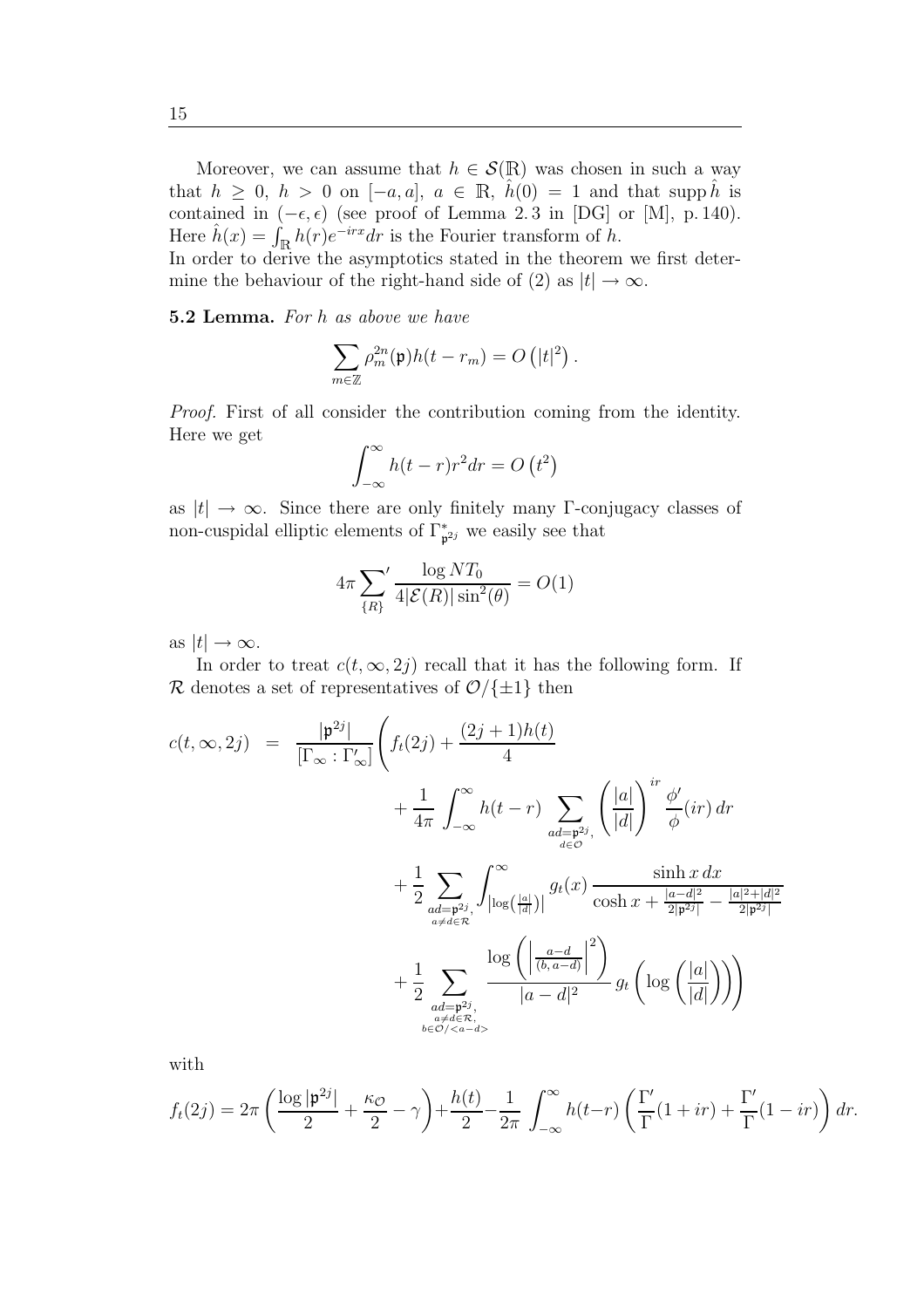As in [M], p. 19 we have as  $|t| \to \infty$ 

$$
\int_{-\infty}^{\infty} h(t - r) \frac{\Gamma'}{\Gamma} (1 \pm ir) dr = O(\log|t|)
$$
 (3)

and

$$
\int_{-\infty}^{\infty} h(t-r) \sum_{\substack{ad = \mathfrak{p}^{2j}, \\ d \in \mathcal{O}}} \left( \frac{|a|}{|d|} \right)^{ir} \frac{\phi'}{\phi}(ir) dr = O(\log|t|)
$$
 (4)

since

$$
\phi(s) = \frac{2\pi}{s\sqrt{|d_K|}} \frac{\zeta_K(s)}{\zeta_K(1+s)} = \frac{2\pi}{s\sqrt{|d_K|}} \frac{\zeta(s)L(s,\chi_K)}{\zeta(1+s)L(1+s,\chi_K)}.
$$

Here  $d_K$  is the discriminant of K and  $\chi_K$  denotes the character of K. Using the functional equation of the zeta function and the L-function it follows that in order to estimate the growth of  $\phi'/\phi(ir)$  we have to determine the behaviour of terms of the form

$$
\frac{\Gamma'}{\Gamma}(1 \pm ir), \ \frac{\zeta'}{\zeta}(1 \pm ir) \text{ and } \frac{L'}{L}(1 \pm ir, \chi_K).
$$

This can be done with Stirling's formula (see e.g.  $|B\ddot{\mu}|$ , p. 55) and  $|Pr|$ , Theorem 7. 1, pp. 131–132 and then (4) follows. The remaining terms of  $c(t, \infty, 2j)$  contribute only  $O(1)$  as  $|t| \to \infty$ . Thus we deduce

$$
\sum_{m\in\mathbb{Z}}\rho_m^{2n}(\mathfrak{p})h(t-r_m)=O\left(|t|^2\right)
$$

as  $|t| \to \infty$ .

This estimate is valid if, in particular, the considered Hecke operator is the identity and then by the same arguments as in the proof of  $[M]$ , Lemma 2.2, p. 139 we obtain that for each  $a > 0$  there exists a  $C > 0$ such that

$$
\sharp\{m: |r_m - \mu| \le a\} \le C(1 + |\mu|^2)
$$
 (5)

for all  $\mu \in \mathbb{R}$ . With the help of estimate (5), we obtain the following analogue of [M], Lemma 2. 3, p. 140.

**5.3 Lemma.** For every h as above there exists a constant  $C = C(\mathfrak{p}, n)$ depending on  $\mathfrak p$  and n such that for  $N \geq 1$  the following inequalities hold:

$$
\sum_{|r_m| \le N} \left| \int_{\mathbb{R} \setminus [-N,N]} \rho_m^{2n}(\mathfrak{p}) h(t-r_m) dt \right| \le CN^2,
$$
 (6)

$$
\sum_{|r_m|>N} \left| \int_{-N}^N \rho_m^{2n}(\mathfrak{p}) h(t-r_m) dt \right| \leq CN^2.
$$
 (7)

 $\Box$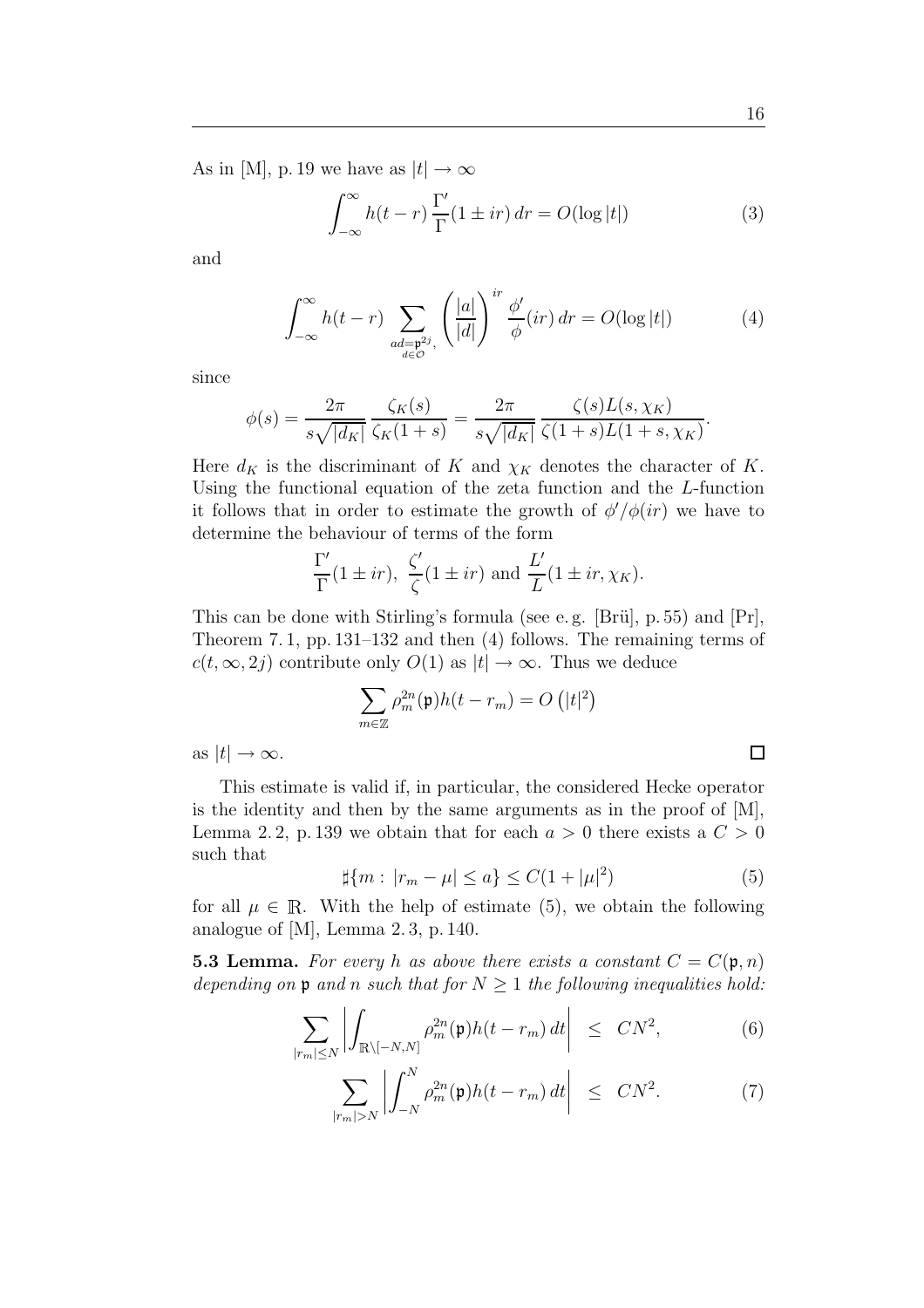Proof. With some minor modifications the proof of the lemma follows the proof of [M], Lemma 2. 3, p. 140. For the convenience of the reader we give the details. Using the trivial bound on the Hecke eigenvalues  $\rho_m(\mathfrak{p}) \leq 2N(\mathfrak{p})$ , (5) and the fact that  $h(r) \leq C(1+|r|)^{-5}$  for some  $C > 0$ we get

$$
\sum_{|r_m| \le N} \left| \int_N^{\infty} \rho_m^{2n}(\mathfrak{p}) h(t - r_m) dt \right| \le C \sum_{|r_m| \le N} \int_N^{\infty} |h(t - r_m)| dt
$$
  
\n
$$
\le C \sum_{|r_m| \le N} \int_{N - r_m}^{\infty} \frac{1}{(1 + |t|^2)^5} dt
$$
  
\n
$$
= C \sum_{k=-\lfloor N \rfloor}^{\lfloor N \rfloor - 1} \sum_{k \le r_m \le k+1} \frac{1}{(1 + N - r_m)^4}
$$
  
\n
$$
\le C \sum_{k=-\lfloor N \rfloor}^{\lfloor N \rfloor - 1} \frac{\sharp \{ m : |r_m - k| \le 1 \}}{(N - k)^4}
$$
  
\n
$$
\le C \sum_{k=-\lfloor N \rfloor}^{\lfloor N \rfloor - 1} \frac{1 + k^2}{(N - k)^4} \le O(N^2).
$$

The inequality (7) follows from a similar argument. Now we collect the above lemmata to prove Theorem 5.1.  $\Box$ 

Proof. We start with the following elementary identity

$$
\int_{-N}^{N} \sum_{m=-\infty}^{\infty} \rho_m^{2n}(\mathfrak{p}) h(t-r_m) dt = \sum_{\substack{|r_m| \le N}} \int_{-\infty}^{\infty} \rho_m^{2n}(\mathfrak{p}) h(t-r_m) dt \n- \sum_{\substack{|r_m| \le N}} \rho_m^{2n}(\mathfrak{p}) \int_{\mathbb{R} \setminus [-N,N]} h(t-r_m) dt \n+ \sum_{\substack{|r_m| > N}} \rho_m^{2n}(\mathfrak{p}) \int_{-N}^{N} h(t-r_m) dt \quad (8)
$$

and note that this identity together with  $\hat{h}(0) = 1$  implies

$$
\sum_{|r_m| \le N} \rho_m^{2n}(\mathfrak{p}) = \int_{-N}^N \sum_{m \in \mathbb{Z}} \rho_m^{2n}(\mathfrak{p}) h(t - r_m) dt \n+ \sum_{|r_m| \le N} \rho_m^{2n}(\mathfrak{p}) \int_{\mathbb{R}\setminus[-N,N]} h(t - r_m) dt \n- \sum_{|r_m| > N} \rho_m^{2n}(\mathfrak{p}) \int_{-N}^N h(t - r_m) dt.
$$
\n(9)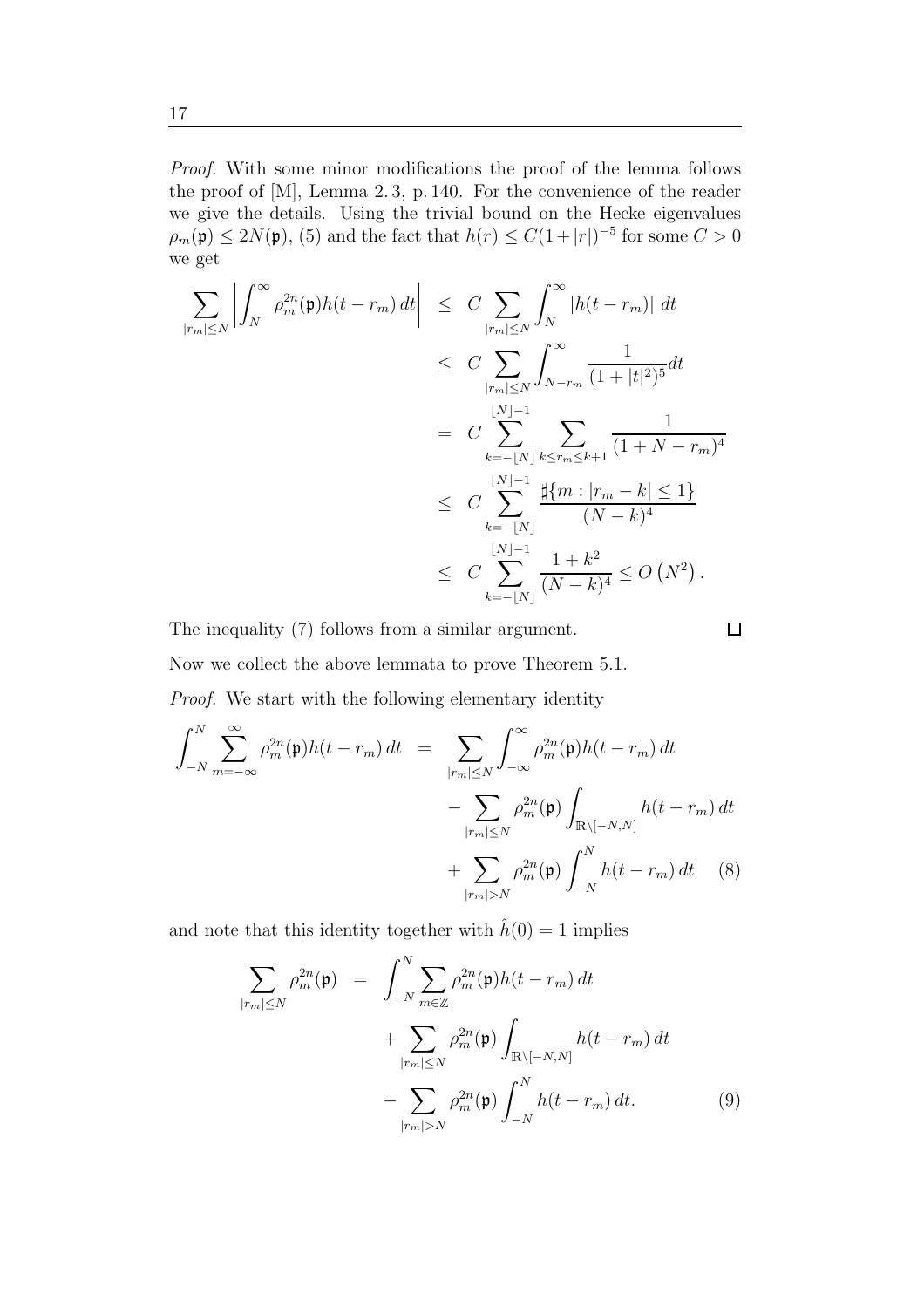To get the asymptotics of the theorem we integrate (2) from  $-N$  to N with respect to the variable  $t$ :

$$
\int_{-N}^{N} \sum_{m \in \mathbb{Z}} \rho_m^{2n}(\mathfrak{p}) h(t - r_m) dt =
$$
\n
$$
\sum_{j=0}^{n} \mathcal{M}(j, n, \mathfrak{p}) \bigg( \frac{\text{vol}(\Gamma)}{2\pi^2} \int_{-N}^{N} \int_{-\infty}^{\infty} h(t - r) r^2 dr dt \quad (10)
$$
\n
$$
+ 4\pi \sum_{\{R\}}' \frac{\log NT_0}{4|\mathcal{E}(R)| \sin^2(\theta)} \int_{-N}^{N} dt
$$
\n
$$
+ \int_{-N}^{N} c(t, \infty, 2j) dt \bigg).
$$

By the estimate for the non-cuspidal elliptic elements, (3) and (4) the contribution of the last two terms of (10) to the asymptotics is  $O(N \log N)$ . Furthermore, using  $(6)$ ,  $(7)$ ,  $(9)$  and  $(10)$ , yield

$$
2\sum_{r_m \leq N} \rho_m^{2n}(\mathfrak{p}) = \frac{\text{vol}(\Gamma)}{2\pi^2} \sum_{j=0}^n \mathcal{M}(j, n, \mathfrak{p}) \int_{-N}^N \int_{-\infty}^\infty h(t-r)r^2 dr dt
$$
  
+ O(N<sup>2</sup>). (11)

For the term involving the identity we obtain

$$
\int_{-N}^{N} \int_{-\infty}^{\infty} h(t-r)r^{2} dr dt = \int_{-N}^{N} r^{2} dr + O(N^{2}) = \frac{2}{3}N^{3} + O(N^{2})
$$

as  $N \to \infty$ . For justifying this identity we note that there exists a  $C > 0$ such that  $|h(r)| < C(1+|r|)^{-5}$  and imitate the arguments of [M], p. 140 with  $p(r) = r^2$ . Inserting this result into (11) we finally get

$$
\sum_{r_m \leq N} \rho_m^{2n}(\mathfrak{p}) = \frac{\text{vol}(\Gamma)}{6\pi^2} \sum_{j=0}^n \mathcal{M}(j,n,\mathfrak{p}) N^3 + O\left(N^2\right)
$$

as  $N \to \infty$ . Since  $\lambda_m = 1 + r_m^2$  this proves the theorem.

 $\Box$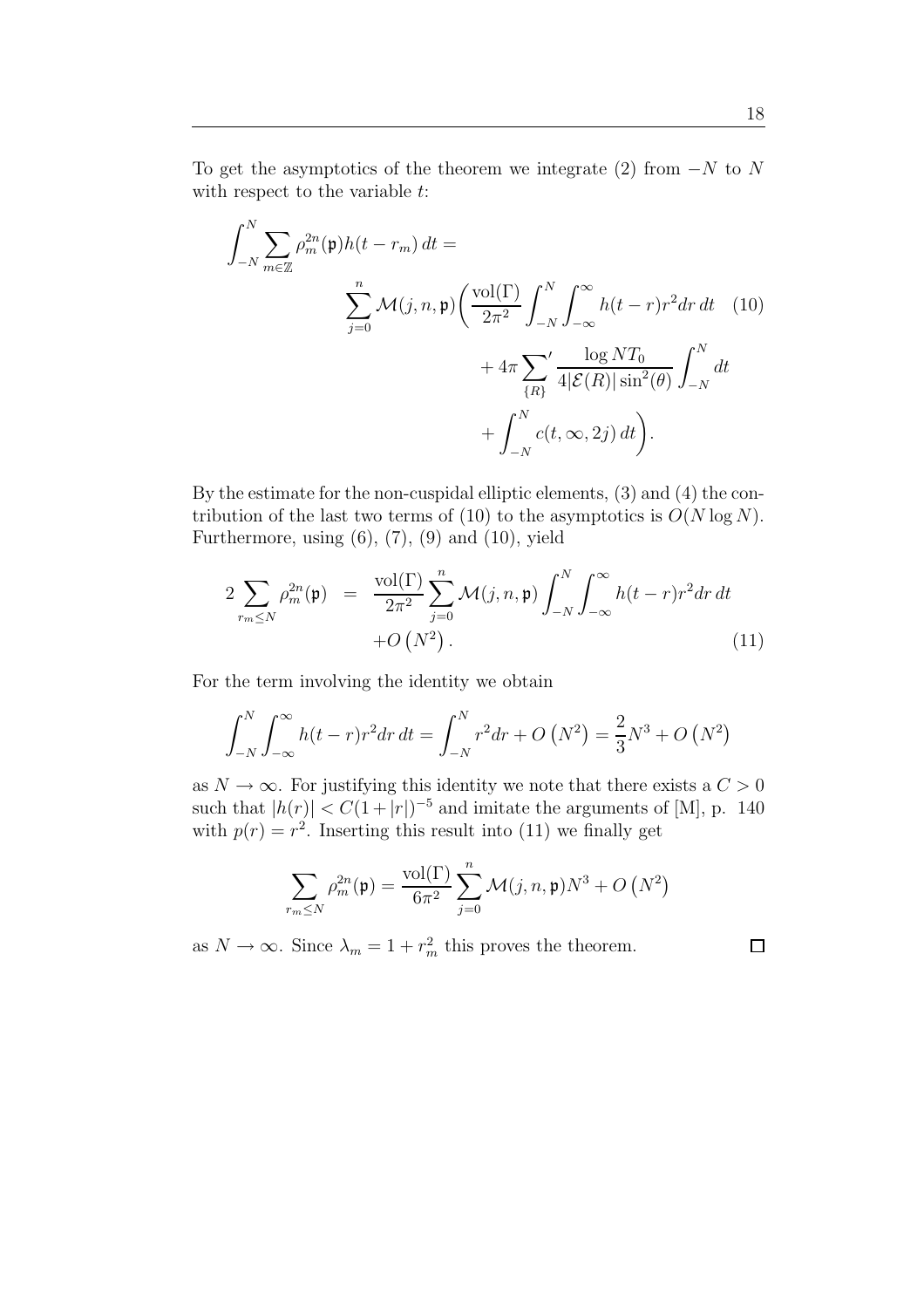### Acknowledgements

Part of this work was done while the second author was a guest at the Institute for Mathematical Research at the ETH in Zürich and she gratefully acknowledges its hospitality. During the preparation of the final version of the paper the second author visited the Max Planck Institute for Mathematics in Bonn and she thanks the institute for its hospitality. Furthermore, the authors want to thank Y. Petridis for his comments on an earlier version of this paper, B. Winn for useful discussions and the referee for his/her careful reading of the paper which resulted in a correction of an error.

#### References

- [Brü] Brüdern, J.: *Einführung in die analytische Zahlentheorie*, Springer, 1995.
- [CHT] Clozel, L.; Harris, M.; Taylor, R..: Automorphy for some  $\ell$ -adic lifts of automorphic mod  $\ell$  Galois representations, Publ. Math. Inst. Hautes Etudes Sci. No. 108 (2008), 1–181. . ´
- [CDF] Conrey, J. B.; Duke, W.; Farmer, D. W.: The distribution of the eigenvalues of Hecke operators, Acta Arith. 78 (1997), no. 4, 405– 409.
- [DG] Duistermaat, J. J., Guillemin, V.: The spectrum of positive elliptic operators and periodic bicharacteristics, Invent. Math. 29 (1975), no. 1, 39–79.
- [EGM] Elstrodt, J., Grunewald, F., Mennicke, J.: Groups Acting on Hyperbolic Space, Springer (1998).
- [Fe] Feller, W.: An Introduction to Probability Theory and Its Applications, Volume 2, Second Edition, John Wiley & Sons, Inc., New York, London, Sydney, Toronto, 1966.
- [Go] Golubeva, E.P. : The distribution of the eigenvalues of Hecke operators, J. Math. Sci. 133 (6) (2006), pp. 1622–1626
- [Gun] Gunning, R. C. ; Lectures on Modular Forms, Springer (1998).
- [HS-BT] Harris, M., Shepard-Barron, N., Taylor, R..: A family of Calabi-Yau varieties and potential automorphy, preprint.
- [Hei] Heitkamp, D.: Hecke Theorie zur  $SL(2, \mathcal{O})$ , Dissertation Münster  $(1990)$ , published in: Schriftenreihe des Math. Inst. Univ. Münster, 3rd Series, Volume 5, Univ. Münster, Münster (1992).